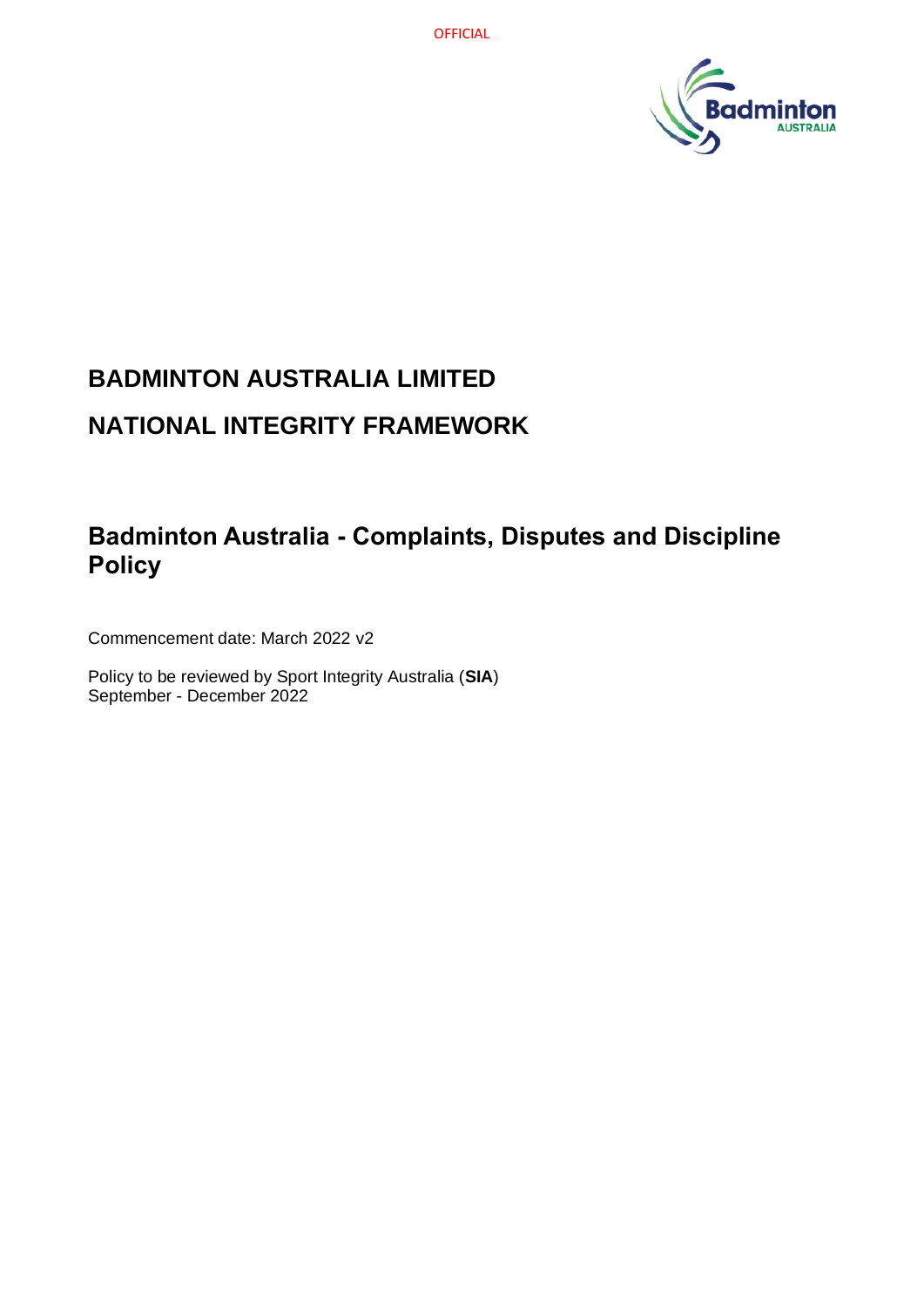## **TABLE OF CONTENTS**

| 1.   | Introduction                                                               | 1              |
|------|----------------------------------------------------------------------------|----------------|
| 2.   | <b>Definitions</b>                                                         | 1              |
| 3.   | <b>Preliminary Matters</b>                                                 | 3              |
| 3.1  | What is a Complaint?                                                       | 3              |
| 3.2  | What is an Alleged Breach?                                                 | 3              |
| 3.3  | What is not an Alleged Breach?                                             | 3              |
| 3.4  | Who can be a Complainant?                                                  | 4              |
| 3.5  | Who can be a Respondent?                                                   | 4              |
| 3.6  | Standard of Proof                                                          | 4              |
| 3.7  | Confidentiality                                                            | 4              |
| 3.8  | Public disclosure of Sanctions                                             | 6              |
| 3.9  | Failure to cooperate                                                       | 6              |
| 3.10 | <b>Vulnerable Persons</b>                                                  | 6              |
| 3.11 | Appointment of BA Complaint Manager                                        | 7              |
| 3.12 | <b>Time limits</b>                                                         | 7              |
| 3.13 | Management of Complaints                                                   | 7              |
| 4.   | <b>How to Make a Complaint</b>                                             | $\overline{7}$ |
| 4.1  | Submitting a Complaint                                                     | 7              |
| 4.2  | Withdrawing a Complaint                                                    | 8              |
| 5.   | <b>Complaint Assessment</b>                                                | 8              |
| 5.1  | Initial Threshold Questions/ Determining whether the Complaint is in-scope | 8              |
| 5.2  | Notification to Parties                                                    | 9              |
| 5.3  | Assessment                                                                 | 9              |
| 5.4  | <b>External Referral</b>                                                   | 10             |
| 5.5  | Referral to Alternative Dispute Resolution                                 | 10             |
| 5.6  | <b>Provisional Action</b>                                                  | 11             |
| 5.7  | Unreasonable demands/behaviours                                            | 12             |
| 6.   | <b>Assessment Findings and Determination</b>                               | 13             |
| 6.1  | Findings and Determination of Sport Integrity Australia                    | 13             |
| 6.2  | BA to manage Resolution Process                                            | 13             |
| 7.   | <b>Resolution Process</b>                                                  | 13             |
| 7.1  | No Further Action                                                          | 13             |
| 7.2  | <b>Breach Notice</b>                                                       | 14             |
| 7.3  | Resolution without a hearing                                               | 14             |
| 7.4  | Referral to a hearing                                                      | 15             |
| 7.5  | Sanctions                                                                  | 15             |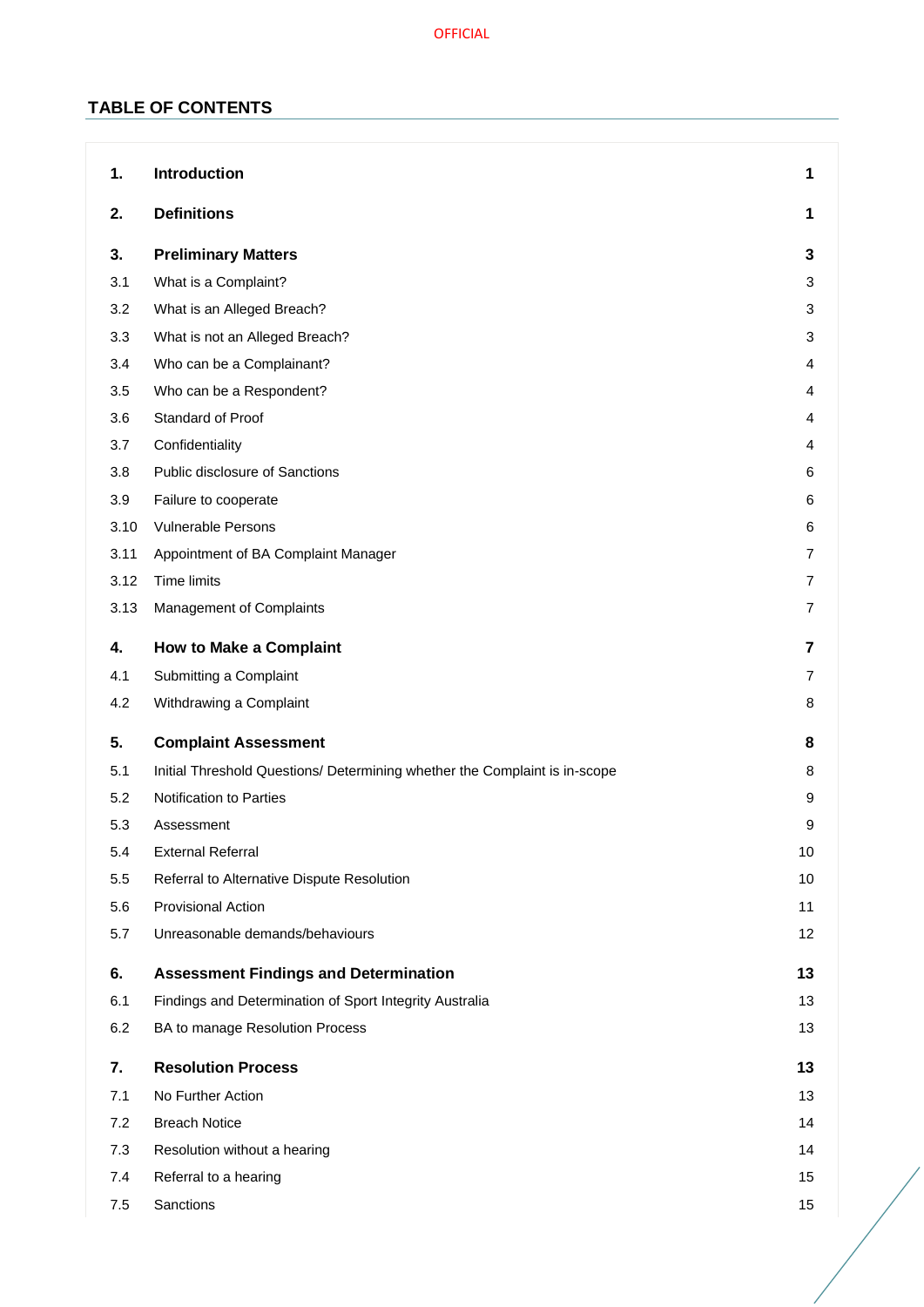| 8.   | <b>Hearing Tribunals</b>                                | 16 |
|------|---------------------------------------------------------|----|
| 8.1  | Arbitration in the NST                                  | 16 |
| 8.2  | Internal Hearing Tribunal                               | 16 |
| 8.3  | Parties and right to attend hearings                    | 17 |
| 8.4  | Notification of Hearing Tribunal decision               | 17 |
| 9.   | <b>Appeals</b>                                          | 17 |
| 9.1  | Decisions subject to appeal                             | 17 |
| 9.2  | Persons entitled to appeal                              | 17 |
| 9.3  | Grounds of appeal                                       | 17 |
| 9.4  | Notice of appeal                                        | 18 |
| 9.5  | Appeals in the NST Appeals Division                     | 18 |
| 9.6  | Internal Appeals Tribunal                               | 19 |
| 9.7  | Determination for Appeal Tribunal                       | 19 |
| 9.8  | Notification of Appeal Tribunal decision                | 19 |
|      |                                                         |    |
| 10.  | <b>Finalising Complaints</b>                            | 19 |
| 10.1 | <b>Finalisation of Resolution Process</b>               | 19 |
| 10.2 | Notification of outcome and implementation of Sanction  | 19 |
| 10.3 | Recording Decisions and Outcomes                        | 20 |
| 11.  | <b>Interpretation &amp; Other Information</b>           | 20 |
| 11.1 | Commencement                                            | 20 |
| 11.2 | Prior complaints                                        | 20 |
| 11.3 | Requirements for Badminton Organisations                | 20 |
| 11.4 | Interpretation                                          | 20 |
| 11.5 | Amendment                                               | 21 |
|      | <b>SCHEDULE 1 - Internal Hearing Tribunal Procedure</b> | 22 |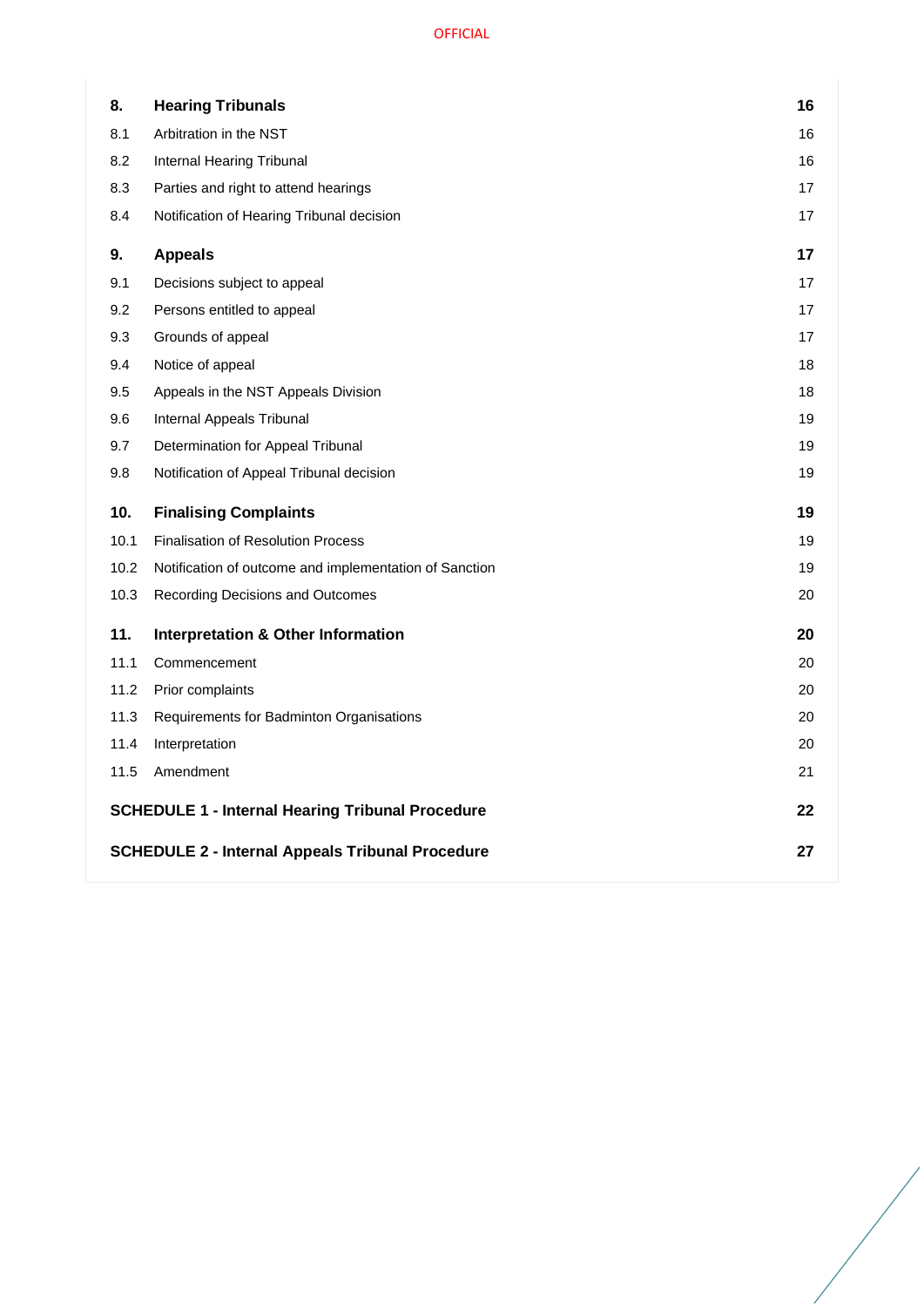## <span id="page-3-0"></span>**1. INTRODUCTION**

The Complaints, Disputes and Discipline Policy (CDDP):

- is a collaboration between Badminton Australia **(BA)** Sport Integrity Australia and the National Sports Tribunal that will provide an independent, transparent, and fair complaint management system for all involved in Badminton.
- sets out the process for resolving complaints and disciplinary action arising from an individual or organisation engaging in prohibited conduct under the National Integrity Framework and associated integrity policies including child safeguarding, member protection, competition manipulation, sports wagering and misuse of drugs and medicine.
- only manages complaints in relation to the National Integrity Framework and does not manage complaints in relation to eligibility and selection, competition-related rules, personal grievances, code of conduct or governance matters.

The Complaints, Disputes and Discipline Policy has been designed to ensure sport integrity related complaints are dealt with efficiently and effectively and that all involved in Badminton have confidence that prohibited conduct will be managed via the most appropriate resolution and discipline mechanism.

#### <span id="page-3-1"></span>**2. DEFINITIONS**

**Alleged Breach** has the meaning given in clause [3.2.](#page-5-2)

**Alternative Dispute Resolution** is a collective term for processes, such as mediation, to resolve disputes without the need for litigation that will be applied to resolve the alleged breach in accordance with clause [5.5.](#page-12-1)

**Appeals Tribunal** means the appeals tribunal established under clause [9,](#page-19-2) being either the NST Appeals Division or an Internal Tribunal as provided in this Policy.

**Arbitration** means the hearing and binding determination of a dispute conducted by a Hearings Tribunal or Appeals Tribunal.

**BA Complaint Manager** means the person appointed by BA under clause [3.11](#page-9-0) to manage Complaints under this Policy.

**Badminton** means the sport of Badminton, as governed by BA and/or Badminton World Federation from time to time.

**Badminton Organisation** has the meaning given in the National Integrity Framework**.** 

**Complaint** means a formal notification of a complaint relating to Prohibited Conduct by a Respondent of an Eligible Policy.

**Complaints Process** means the process of handling and resolving a Complaint under this Policy from the point where the Complaint is received to the finalisation of the Resolution Process.

**Complainant** means a person who or an organisation which makes a Complaint about an Alleged Breach by a Respondent in accordance with this Policy.

**Disciplinary Action** means disciplinary action as set out in the Resolution Process.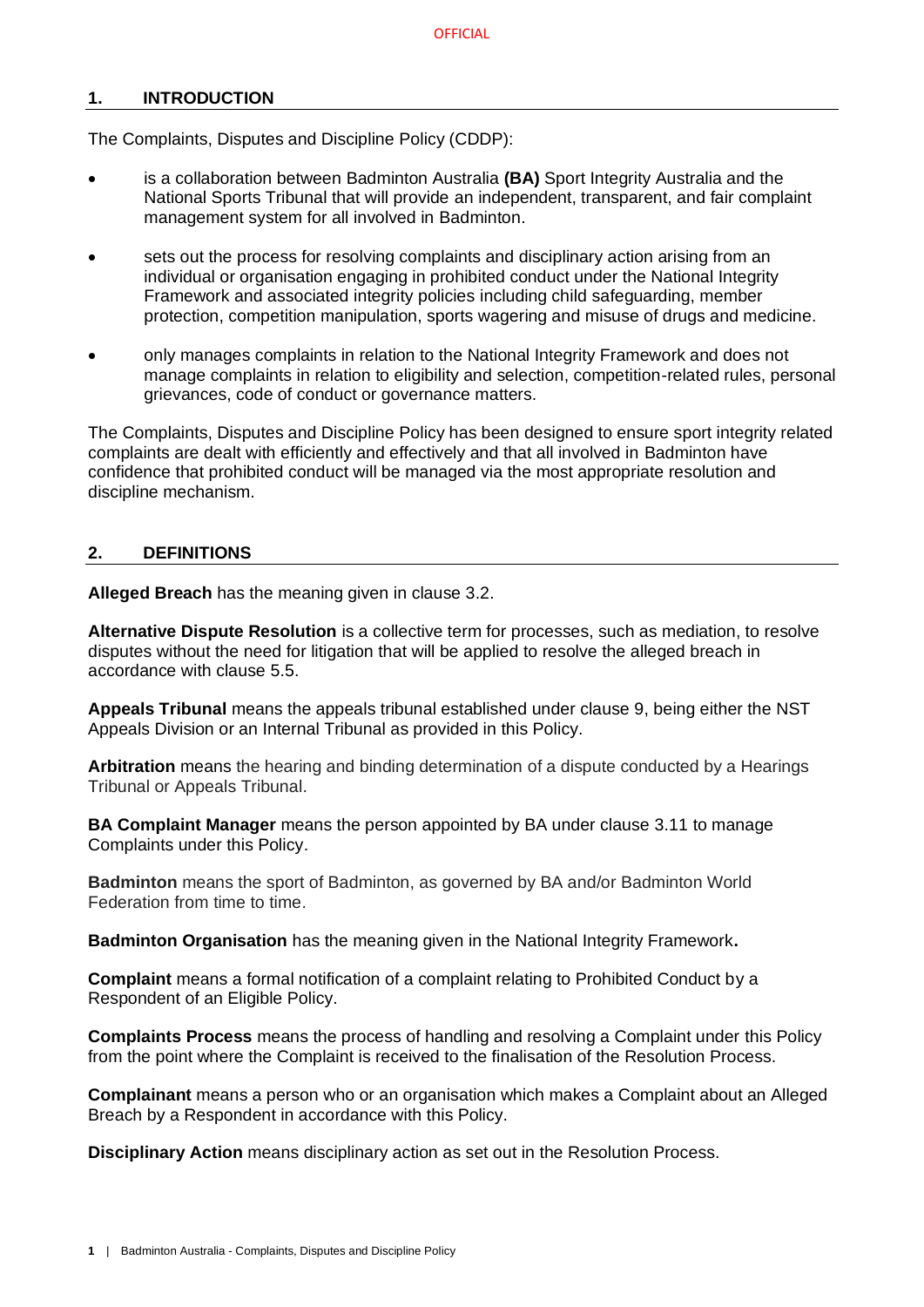#### **OFFICIAL**

**Eligible Policies** means the following BA sports integrity-related policies adopted under the National Integrity Framework:

- (a) Child Safeguarding Policy;
- (b) Competition Manipulation and Sport Wagering Policy;
- (c) Improper Use of Drugs and Medicine Policy;
- (d) Member Protection Policy; and
- (e) National Integrity Framework.

**Employment Matter** means a Complaint directly relating to allegations concerning an Employee acting in the course of their employment duties.

**Hearings Tribunal** means the first instance tribunal established under clause [8.1,](#page-18-1) being either the NST General Division or an Internal Tribunal as provided in this Policy.

**Legal Practitioner** is a person holding a current practising certificate as a lawyer or barrister in any Australian jurisdiction.

**NST** means the National Sports Tribunal.

**NST Eligible Matter** means an Alleged Breach that is a kind of dispute<sup>1</sup> that falls within the jurisdiction of the NST.

**NST Excluded Matter** means an Alleged Breach that is a kind of dispute that is expressly excluded from the NST's jurisdiction.

**NST Legislation** means the *National Sports Tribunal Act 2019* (Cth) (**NST Act**) and all legislative and notifiable instruments adopted under the NST Act<sup>2</sup>.

**Personal Grievance** means any form of grievance between two or more people (including individuals and bodies corporate) that does not concern or allege a breach of an Eligible Policy.

**Policy** means this Complaints, Disputes and Discipline Policy, including any schedules and annexures.

**Prohibited Conduct** means conduct described as such in an Eligible Policy.

**Provisional Action** has the meaning given in clause [5.6.](#page-13-0)

**Protected Disclosure** means, where a Sport Organisation is a "regulated entity"<sup>3</sup> under the whistleblower laws<sup>4</sup> in the *Corporations Act 2001* (Cth), a disclosure of information to the Sport Organisation that qualifies for protection under those laws<sup>5</sup>.

 $\overline{\phantom{a}}$ 

<sup>&</sup>lt;sup>1</sup> See NST Legislation for more information.

<sup>2</sup> Such as the *National Sports Tribunal Rule 2020* (Cth), *National Sports Tribunal (Practice and Procedure) Determination 2020* (Cth), *National Sports Tribunal Act 2019 - Principles for Allocating a Member to a Dispute 2020* (Cth), or such other legislative instruments issued under the NST Act from time to time.

<sup>3</sup> Refer to section 1317AAB of the *[Corporations Act 2001](https://www.legislation.gov.au/Details/C2020C00093/Html/Volume_5#_Toc33706032)* (Cth).

<sup>4</sup> As above, Part 9.4AAA.

<sup>5</sup> As above, s 1317AA.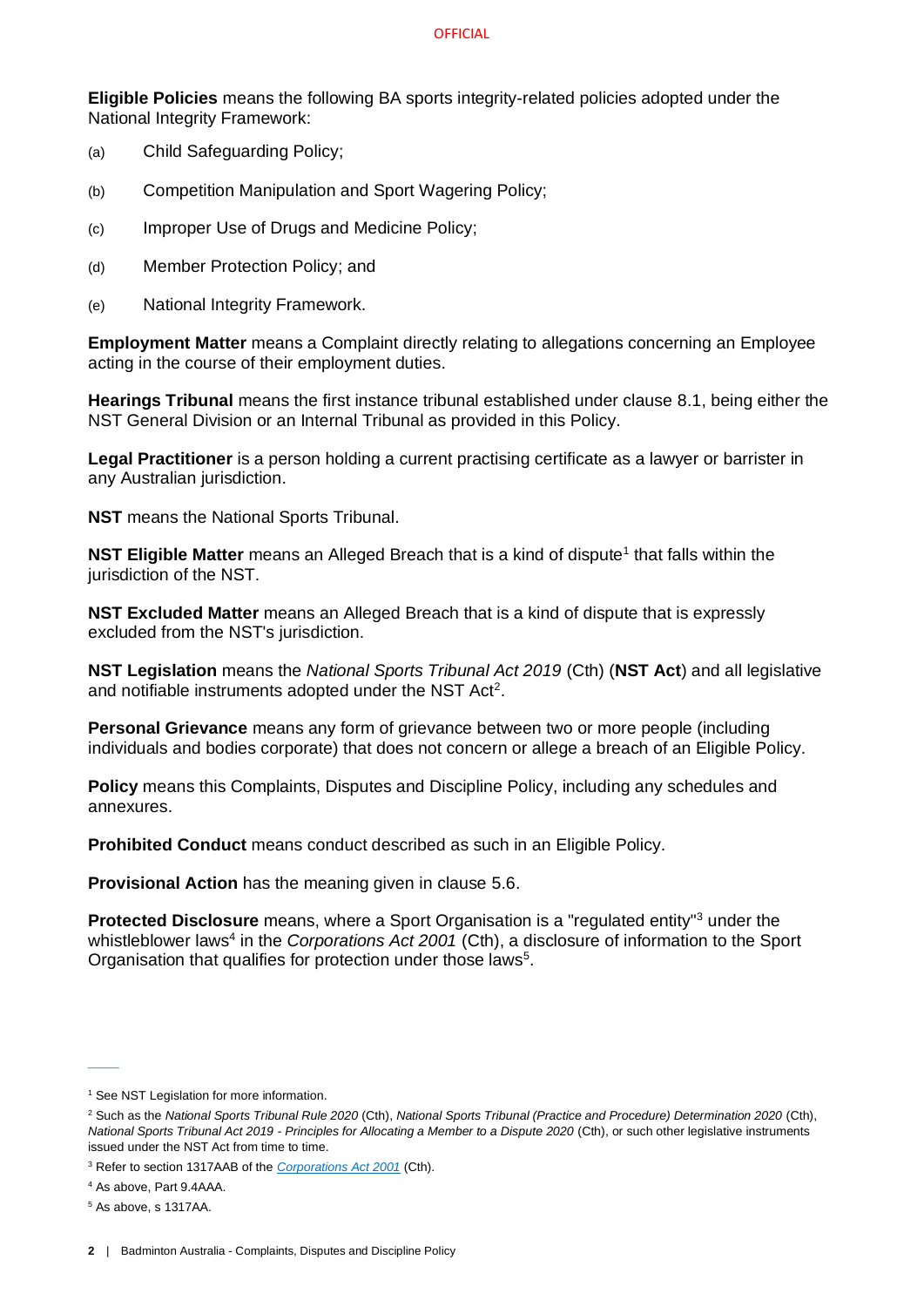**Relevant Organisation** has the meaning given in the National Integrity Framework.

**Relevant Person** has the meaning given in the National Integrity Framework.

**Resolution Process** means the chosen process for resolving an Alleged Breach under this Policy, including a Breach Offer.

**Respondent** means the person/s or organisation/s against whom a Complaint has been made.

**Sanction** means a sanction imposed on a Respondent for breaching an Eligible Policy in accordance with clause [7.5.](#page-17-1)

**Sport Integrity Australia** means the non-corporate Commonwealth entity of that name established by the *Sport Integrity Australia Act 2020* (Cth).

**Vulnerable Person** means a person who is (a) under the age of 18; or (b) aged 18 or over, but is or may be unable to take care of themselves, or is unable to protect themselves against harm or exploitation, by reason of age, illness, trauma or disability, or any other reason.

**Whistleblower Policy** means a policy which is compliant with the requirements of section 1317AI (1) of the *Corporations Act 2001* (Cth).

## <span id="page-5-0"></span>**3. PRELIMINARY MATTERS**

#### <span id="page-5-1"></span>*3.1 What is a Complaint?*

A Complaint means a complaint lodged with Sport Integrity Australia in accordance with clause [4.1](#page-9-4) of this Policy.

## <span id="page-5-2"></span>*3.2 What is an Alleged Breach?*

An Alleged Breach is an allegation or information that a Relevant Person or Relevant Organisation (including BA or Badminton Organisations where appropriate) has engaged in Prohibited Conduct under an Eligible Policy but does not include a Complaint that falls under clause [3.3\(](#page-5-3)a).

## <span id="page-5-3"></span>*3.3 What is not an Alleged Breach?*

- (a) An Alleged Breach does not include an allegation or information:
	- (i) that does not relate to Prohibited Conduct under an Eligible Policy;
	- (ii) that constitutes a Protected Disclosure;
	- (iii) that is solely a Personal Grievance;
	- (iv) that is mischievous, vexatious, or knowingly untrue;
	- (v) that has been the subject of a previous complaint; or
	- (vi) where the Respondent is excluded by clause [3.5.](#page-6-1)
- <span id="page-5-4"></span>(b) A Complaint is not excluded from being an Alleged Breach by clause [3.3](#page-5-3)[\(a\)\(v\)](#page-5-4) if the Complaint contains additional information and evidence that was not known at the time of the original Complaint.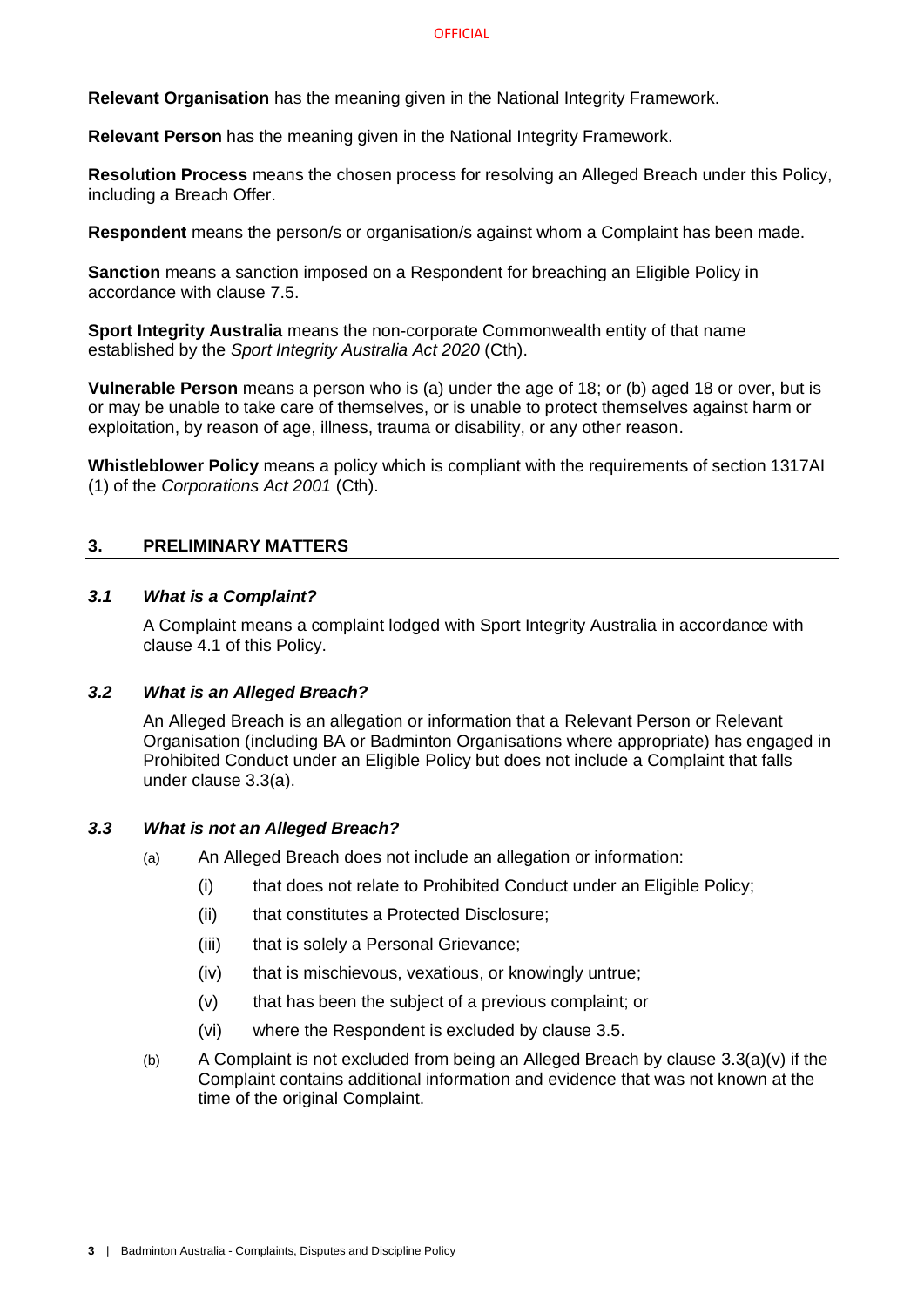## <span id="page-6-0"></span>*3.4 Who can be a Complainant?*

A Complainant can be any person or organisation, including BA or a Badminton Organisation, who has information that an Alleged Breach of an Eligible Policy has occurred.

#### <span id="page-6-1"></span>*3.5 Who can be a Respondent?*

- (a) A Respondent must be a Relevant Person or a Relevant Organisation who is bound by the Eligible Policy they are alleged to have breached.
- (b) In accordance with clause 2.1(e) of the National Integrity Framework, a person or organisation who was bound by the Eligible Policy that they are alleged to have breached at the time they allegedly committed the breach who would otherwise cease to have been bound by that Eligible Policy may still be a Respondent if they were bound by the Framework at the time when they became aware that a complaint may be made against them.
- (c) Once a Complaint has been made under this Policy, the Respondent will continue to be bound by this Policy and the relevant Eligible Policy/ies in respect of that Complaint and any related complaint until the Complaints Process has been finalised.
- (d) A Respondent cannot be a person or organisation that BA or a Badminton Organisation has no jurisdiction over.

#### <span id="page-6-2"></span>*3.6 Standard of Proof*

- (a) Unless otherwise specified, the standard of proof that applies to all decisions made under this Policy (including by a Hearings Tribunal) is "balance of probabilities".
- (b) Where a Respondent has been convicted or found guilty in a criminal, disciplinary or professional proceeding of engaging in conduct which would be a breach of an Eligible Policy, the Respondent is deemed under this Policy to have committed Prohibited Conduct without requiring further investigation.

## <span id="page-6-3"></span>*3.7 Confidentiality*

- (a) All Complaints (and all information disclosed in relation to them), including the outcomes of any Resolution Process, will be kept confidential by Sport Integrity Australia, BA and Badminton Organisations, and will not be disclosed to any third parties, except as provided in this clause.
- (b) Sport Integrity Australia may make the following disclosures:
	- (i) to BA and Badminton Organisations in accordance with this Policy;
	- (ii) to the parties to a Complaint (Respondent and the Complainant) to ensure a fair process;
	- (iii) to any person to facilitate the proper handling of the Complaint under this Policy;
	- (iv) in accordance with clause [5.1,](#page-10-2) where a Complaint is determined to not be an Alleged Breach under this Policy;
	- (v) to the employer of a Respondent, where Sport Integrity Australia considers it reasonably necessary to allow the employer to take action under and in accordance with the Respondent's employment relationship with the employer;
	- (vi) to external agencies so they can deal with the alleged conduct (e.g., law enforcement agencies, government or regulatory authorities, a child protection agency);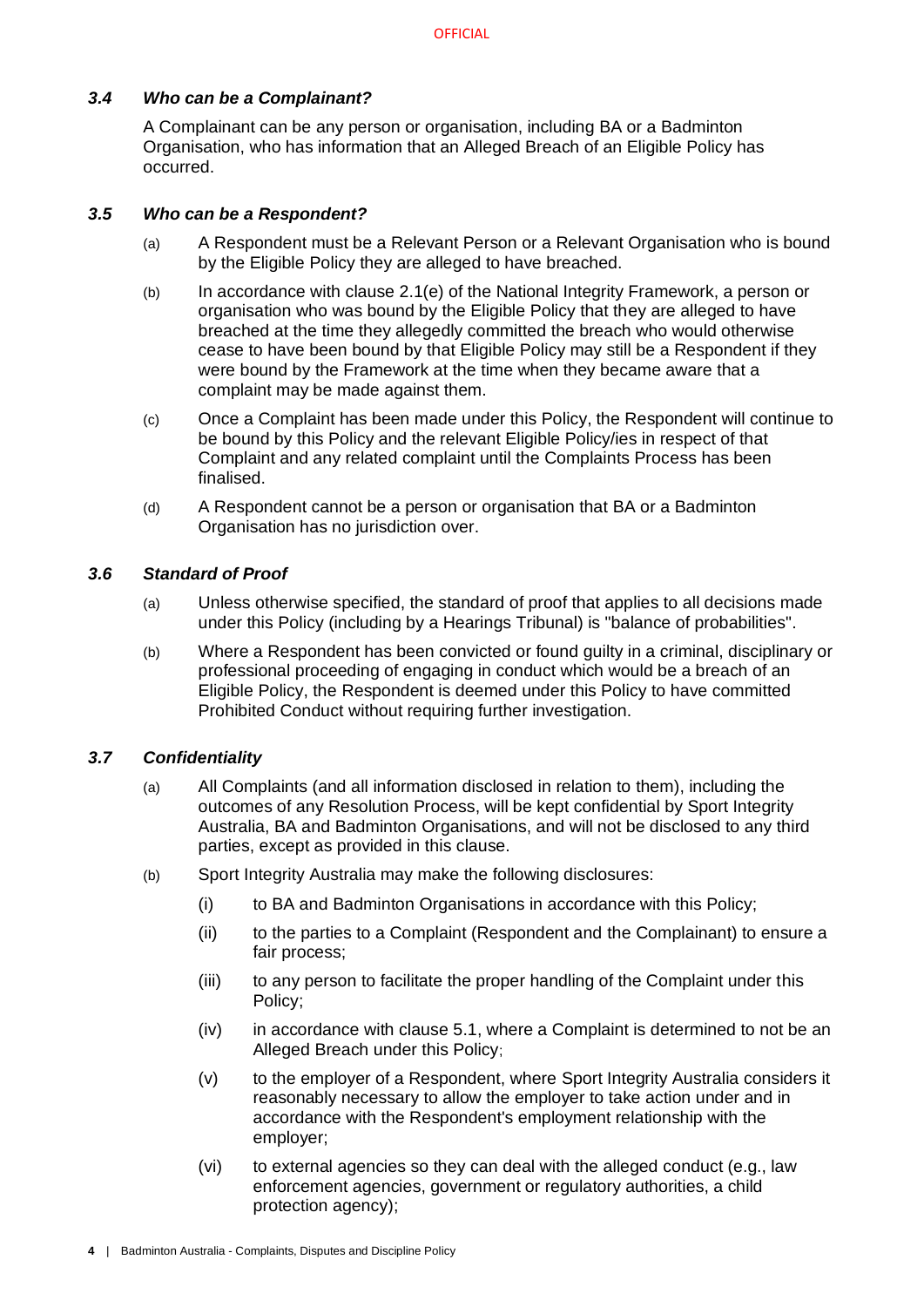- (vii) to:
	- (A) Relevant Organisations; or
	- (B) Relevant Persons,
	- to inform them of relevant Sanctions or Provisional Actions imposed;
- (viii) in accordance with clause [3.8,](#page-8-0) where a Sanction is to be publicly disclosed;
- (ix) to any third party, including foreign sporting bodies, law enforcement agencies and government or regulatory authorities, for the primary purpose of:
	- (A) preventing or lessening a risk to the safety, health, or wellbeing of a person; or
	- (B) protecting children participating in a sport; or
	- (C) protecting the safety of participants in a sport;
- (x) in response to a request by a House or a Committee of the Parliament of the Commonwealth of Australia; and
- (xi) as required by law, any court or the NST.
- (c) BA and Badminton Organisations can make the following disclosures:
	- (i) to the parties to an Alleged Breach (Respondent and the Complainant) in relation to the Resolution Process;
	- (ii) to the employer of a Respondent, in accordance with clause  $5.6(e)5.5(e)$  $5.6(e)5.5(e)$  or as otherwise necessary to allow the employer to take action under and in accordance with the Respondent's employment relationship with the employer where:
		- (A) one or more other employees of the Respondent's employer may be at risk of suffering harm; or
		- (B) the employer may be in breach of an applicable law by failing to take action in relation to the Respondent;
	- (iii) to any person to facilitate the proper handling of the Alleged Breach, including any Provisional Action under this Policy;
	- (iv) to external agencies so they can deal with the alleged conduct (e.g., law enforcement agencies, government or regulatory authorities, a child protection agency);
	- $(v)$  to:
		- (A) Relevant Persons; or
		- (B) other Relevant Organisations,

to inform them of relevant Sanctions or Provisional Actions imposed;

- <span id="page-7-0"></span>(vi) in accordance with clause [3.8,](#page-8-0) where a Sanction is to be publicly disclosed;
- <span id="page-7-1"></span>(vii) to any third party for the primary purpose of:
	- (A) preventing or lessening a risk to the safety, health, or wellbeing of a person; or
	- (B) protecting children participating in a sport; or
	- (C) protecting the safety of participants in a sport; and
- (viii) as required by law, any court or the NST.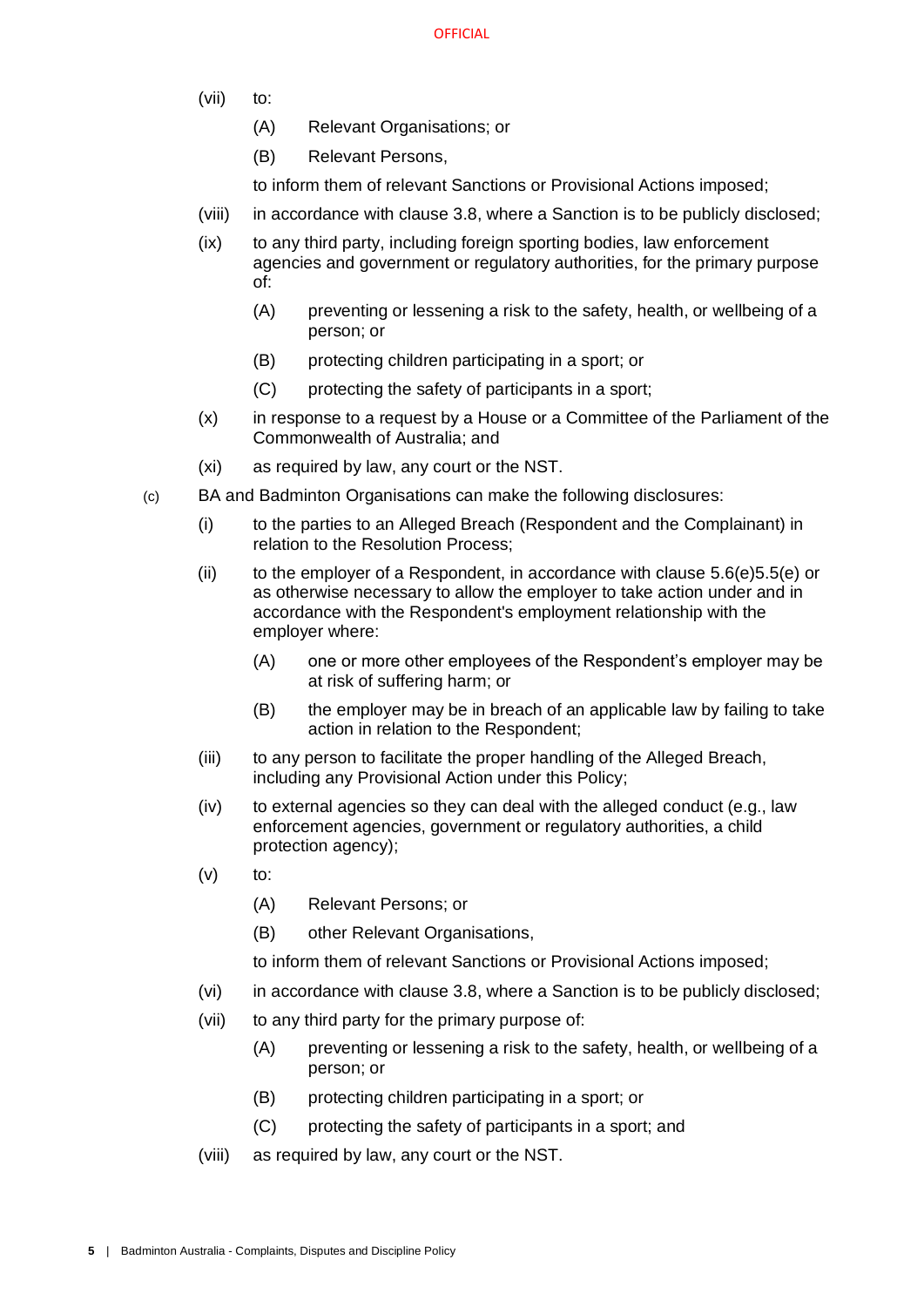## <span id="page-8-3"></span><span id="page-8-0"></span>*3.8 Public disclosure of Sanctions*

- (a) Where an Alleged Breach is found to have been substantiated and Sanctions are imposed, Sport Integrity Australia may give a direction to BA that the Sanctions imposed are to be publicly disclosed where Sport Integrity Australia reasonably considers that this is necessary to give full effect to the Sanctions. The direction will include the period for which the Sanction is to remain on the public register. Where the Sanctions are imposed by the NST the public disclosure of the Sanctions will be in accordance with the NST Legislation.
- (b) Sanctions that may be subject to a direction of public disclosure include, but are not limited to:
	- (i) Suspension of membership or from certain activities;
	- (ii) Removal of accreditation; and
	- (iii) Expulsion.
- <span id="page-8-6"></span>(c) BA will maintain a register of persons subject to publicly disclosable Sanctions on its website. The public register will include the name of the individual or organisation being sanctioned, the Sanction imposed, and the period of the Sanction. BA will remove Sanctions from the public register when the period of disclosure directed by Sport Integrity Australia in accordance with clause [3.8](#page-8-0)[\(a\)](#page-8-3) has expired.
- (d) Details of Breaches will not be published on BA's website, but where appropriate, may be disclosed to third parties (such as to the National Sport Organisation for another sport that the individual who committed the Breach is a member of) in accordance with clauses [3.7](#page-6-3)[\(c\)\(vi\)](#page-7-0) and [3.7](#page-6-3)[\(c\)\(vii\)](#page-7-1) (as applicable).
- (e) Sanctions will not be publicly disclosed until the Complaint has been finalised in accordance with clause [10.](#page-21-3)

#### <span id="page-8-1"></span>*3.9 Failure to cooperate*

- (a) Subject to clause [3.9](#page-8-1)[\(c\),](#page-8-4) persons bound by this Policy must cooperate fully with a Complaints Process they are involved in, including any Resolution Process chosen to resolve an Alleged Breach.
- <span id="page-8-5"></span>(b) Subject to clause [3.9](#page-8-1)[\(c\),](#page-8-4) Sport Integrity Australia, a Hearings Tribunal or an Appeals Tribunal may draw an inference adverse to the Respondent based on a Respondent's failure or refusal, after a request has been made in a reasonable time in advance, to answer any relevant question, provide relevant documentation, and/or participate in the Complaints Process. The Respondent must be made aware of such an inference being drawn in relation to any particular allegation forming part of an Alleged Breach.
- <span id="page-8-4"></span>(c) No individual or organisation bound by this Policy is required to answer a question or provide information where to do so would be a breach of any applicable law, and no adverse inference (such as those in clause [3.9](#page-8-1)[\(b\)\)](#page-8-5) may be drawn where that individual or organisation discloses the relevant law.

#### <span id="page-8-2"></span>*3.10 Vulnerable Persons*

- (a) Where a Complainant or Respondent is a Vulnerable Person, the parent or guardian of the Vulnerable Person may act on behalf of the Vulnerable Person and accompany them throughout the Complaints Process, including at any interview, Alternative Dispute Resolution process, or Hearings Tribunal or Appeals Tribunal.
- (b) Sport Integrity Australia, BA and Badminton Organisations will have regard to the guide entitled "Complaint Handling Guide: Upholding the rights of children and young people" issued by the National Office for Child Safety in managing Complaints made on behalf of or involving Vulnerable Persons, currently available at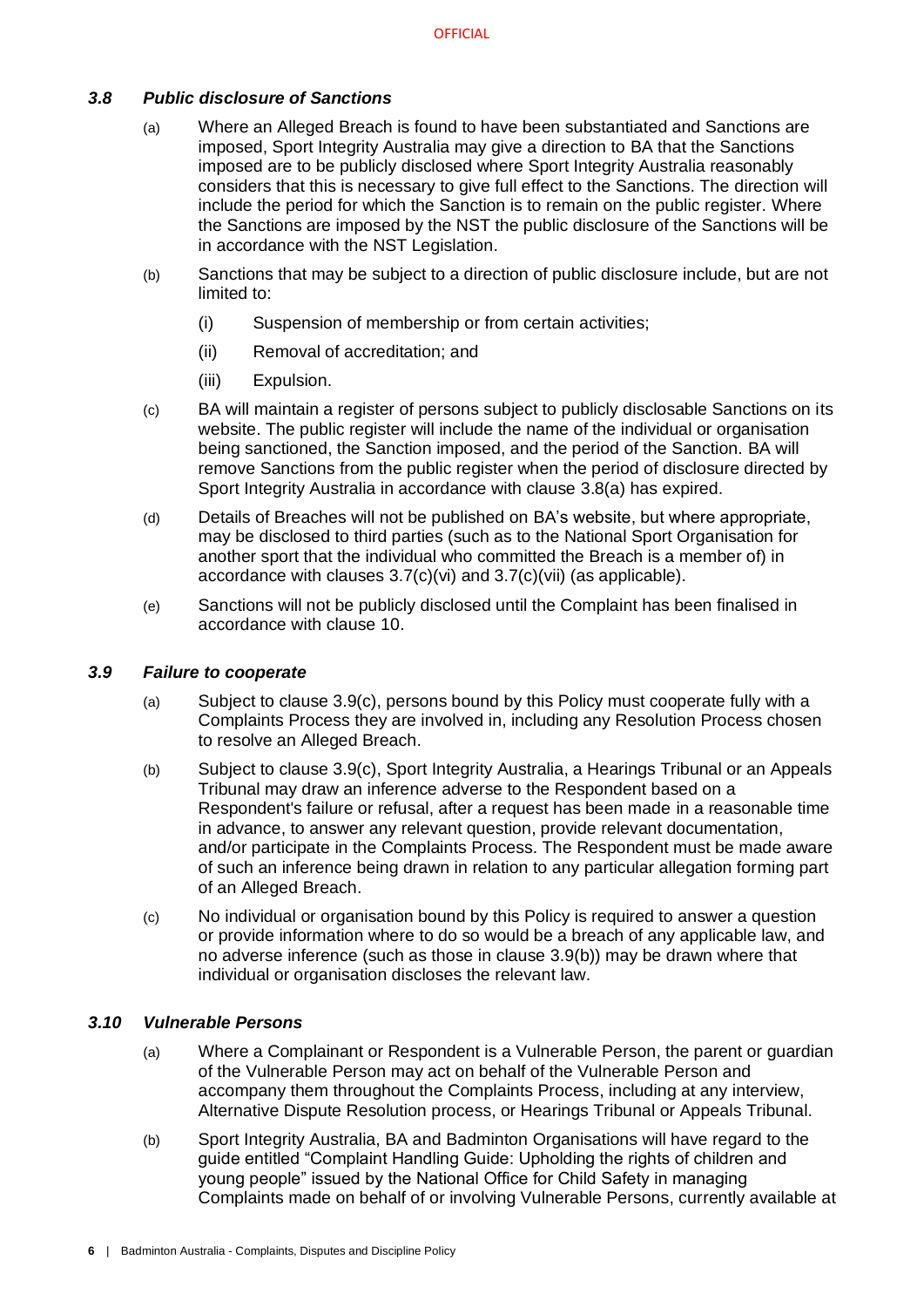[Complaint Handling Guide: Upholding the rights of children and young people](https://childsafety.pmc.gov.au/sites/default/files/2020-09/nocs-complaint-handling-guide.pdf)  [\(pmc.gov.au\),](https://childsafety.pmc.gov.au/sites/default/files/2020-09/nocs-complaint-handling-guide.pdf) or such other guide that may replace it.

(c) This clause is at all times subject to clauses [8.1\(b\)](#page-18-3) and [8.2\(b\)](#page-18-4) of this Policy and clause 15 of [SCHEDULE 1.](#page-24-0)

## <span id="page-9-0"></span>*3.11 Appointment of BA Complaint Manager*

- (a) BA will appoint a person to be the BA Complaint Manager, who will be the person within BA with primary responsibility for managing BA's obligations under this Policy.
- (b) The BA Complaint Manager will be responsible for:
	- (i) being the point of contact between BA and Sport Integrity Australia in relation to the functions of this Policy;
	- (ii) providing information to Sport Integrity Australia as required to enable Sport Integrity Australia to assess Complaints against the initial threshold questions, including membership details of the Complainant and/or Respondent and records of disciplinary history of the Respondent and any other relevant information; and
	- (iii) managing the Resolution Process as determined by Sport Integrity Australia.

## <span id="page-9-1"></span>*3.12 Time limits*

Where there is a time limit imposed by this Policy (other than a time limit relating to a Hearing Tribunal or Appeals Tribunal before the NST) and a person requests an extension to that time limit, Sport Integrity Australia or BA (as applicable) may at its discretion grant the extension, having regard to any relevant circumstances.

#### <span id="page-9-2"></span>*3.13 Management of Complaints*

- (a) Sport Integrity Australia may, in managing any part of the Complaints Process, seek any assistance from the BA Complaint Manager and/or otherwise from BA or a relevant Badminton Organisation it deems appropriate. Such assistance may include undertaking aspects of the Complaints Process on Sport Integrity Australia's behalf.
- (b) Sport Integrity Australia will maintain oversight over any actions taken on its behalf under this Policy and will retain responsibility for all decisions to be made in relation to the Initial Threshold Questions, Provisional Action, findings, and determinations under clause [6.1,](#page-15-1) Sanctions, and directions relating to public disclosure of Sanctions.

## <span id="page-9-3"></span>**4. HOW TO MAKE A COMPLAINT**

## <span id="page-9-4"></span>*4.1 Submitting a Complaint*

- (a) A person, organisation, BA or a Badminton Organisation may submit a Complaint by completing the Complaint Form and submitting it to Sport Integrity Australia as soon as reasonably possible following the Alleged Breach.
- (b) A Complaint Form may only be submitted on behalf of BA or a Badminton Organisation by the CEO or equivalent of the organisation.
- (c) A Complaint Form may be submitted by a parent or guardian on behalf of a Vulnerable Person.
- (d) A Complaint Form cannot be submitted anonymously.
- (e) Sport Integrity Australia will acknowledge receipt of the Complaint Form**.**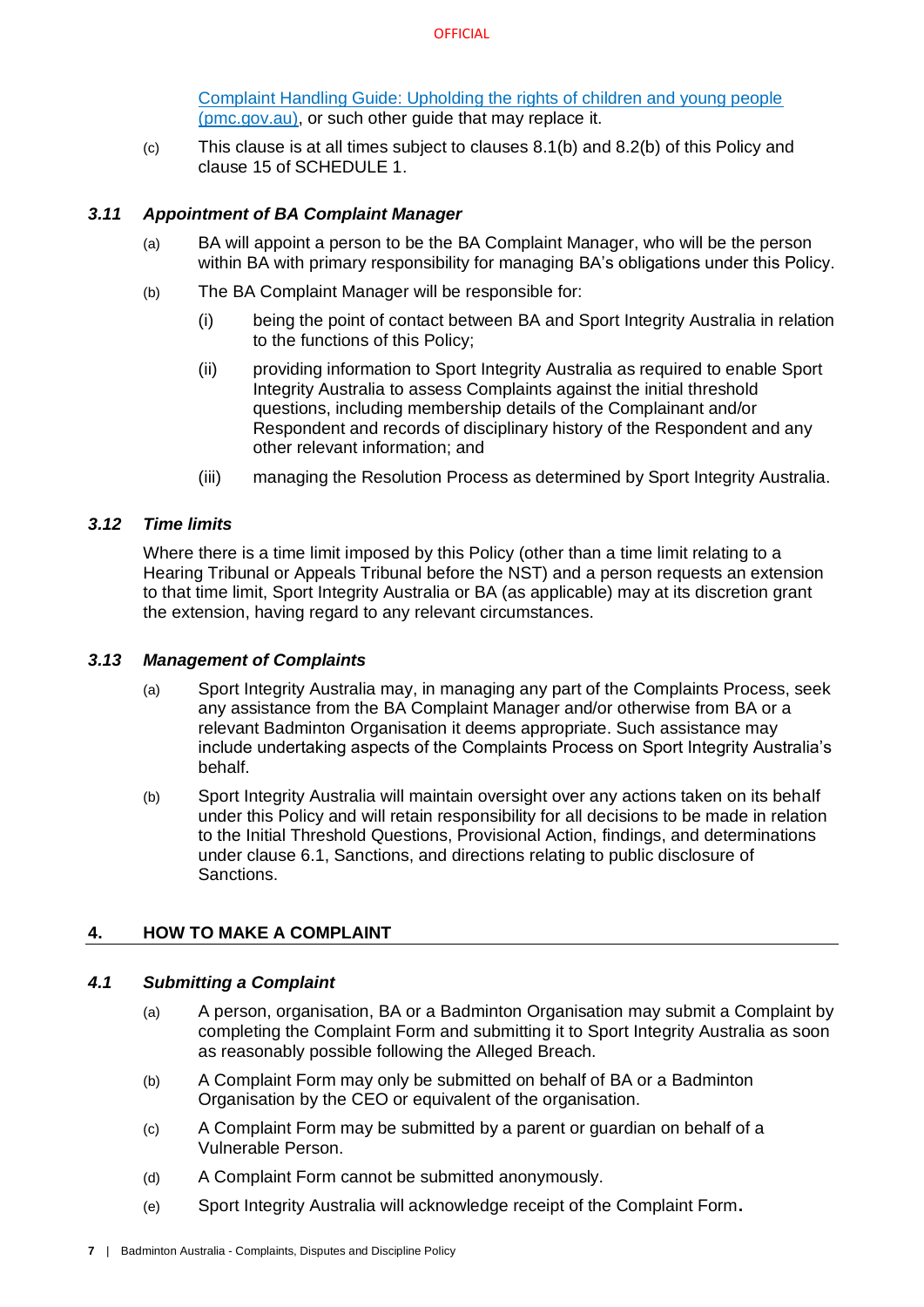## <span id="page-10-0"></span>*4.2 Withdrawing a Complaint*

- (a) A Complainant may withdraw their Complaint at any time before Sport Integrity Australia makes a finding under clause [6.1.](#page-15-1)
- (b) Withdrawing a Complaint must be done by writing to Sport Integrity Australia from the same contact address used in the Complaints Form, or another contact address that has been previously notified to Sport Integrity Australia during the Complaints Process.

## <span id="page-10-1"></span>**5. COMPLAINT ASSESSMENT**

## <span id="page-10-2"></span>*5.1 Initial Threshold Questions/ Determining whether the Complaint is in-scope*

- <span id="page-10-4"></span>(a) Upon receipt of a Complaint Form, Sport Integrity Australia must initially determine whether:
	- (i) (if BA has a Whistleblower Policy) the Complaint is a Protected Disclosure, in which case it must be dealt with under the relevant Badminton Organisation Whistleblower Policy;
	- (ii) the Complaint is solely a Personal Grievance;
	- (iii) the Complaint is not an Alleged Breach of an Eligible Policy;
	- (iv) the Complaint is mischievous, vexatious, or knowingly untrue;
	- (v) the Respondent is not an eligible Respondent as outlined in clause [3.5;](#page-6-1)
	- (vi) the Complaint is primarily an Employment Matter;
	- (vii) the Complaint relates to Prohibited Conduct under an Eligible Policy which also falls under another BA policy; or
	- (viii) the Complaint requires mandatory reporting to occur under Australian Child Protection Legislation or other laws, in which case Sport Integrity Australia must do so in accordance with the Child Safeguarding Policy<sup>6</sup>.
- <span id="page-10-8"></span><span id="page-10-7"></span><span id="page-10-6"></span><span id="page-10-5"></span>(b) Subject to clause [5.1](#page-10-2)[\(e\),](#page-10-3) if the Complaint falls within any of the circumstances set out in clause [5.1\(a\)\(i\)](#page-10-4) to [\(v\),](#page-10-5) the process under this Policy is permanently discontinued.
- $\epsilon$  If a Complaint falls within the circumstances set out in clause [5.1\(a\)\(viii\),](#page-10-6) it will be handled in accordance with clause [5.4.](#page-12-0)
- (d) Sport Integrity Australia may refer Complaints that fall under clauses [5.1\(a\)\(i\)](#page-10-4) to [\(v\)](#page-10-5) to BA or a Badminton Organisation to be dealt with under the appropriate process.
- <span id="page-10-3"></span>(e) In assessing a Complaint that falls under clauses  $5.1(a)(vi)$  $5.1(a)(vi)$  or  $(a)(vii)$ . Sport Integrity Australia will undertake a risk assessment which considers the following:
	- (i) the overall risk to Badminton; and
	- (ii) whether the Respondent is engaged or accredited by BA or a Member Organisation in any capacity other than as an employee.
- <span id="page-10-9"></span>(f) After undertaking the assessment in clause [5.1](#page-10-2)[\(e\)](#page-10-3) and at Sport Integrity Australia's discretion, Complaints that fall under clause [5.1\(a\)\(vi\)](#page-10-7) or [\(vii\)](#page-10-8) may be referred to BA or a Badminton Organisation to be dealt with under the appropriate process, which for Employment Matters includes the human resources policies of the Respondent's employer, in which case the process under this Policy is permanently discontinued,

 $\overline{\phantom{a}}$ 

<sup>&</sup>lt;sup>6</sup> Refer to the "Responding to Child Abuse Allegations" attachment to the Child Safeguarding Policy.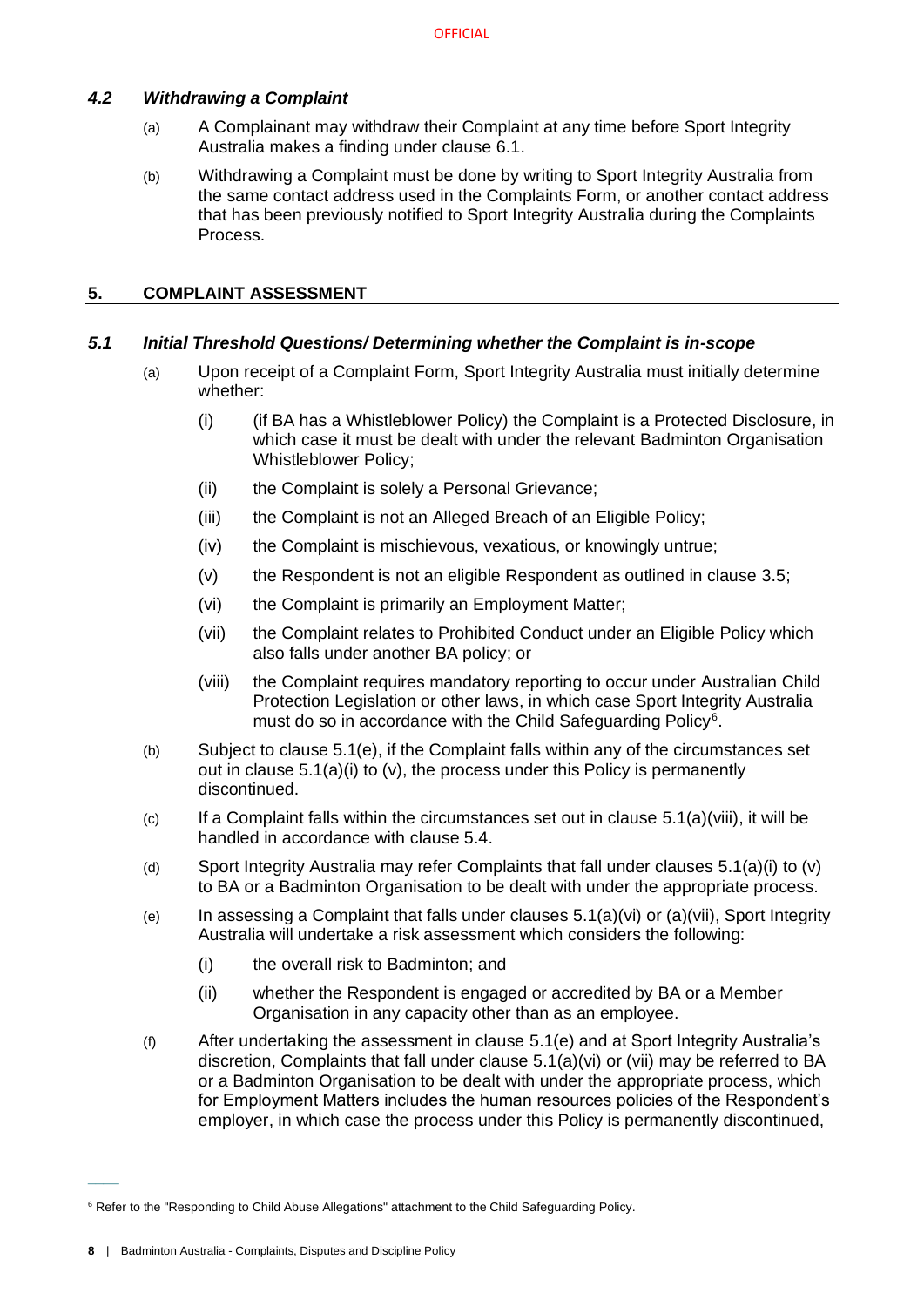or they may be deemed to be Alleged Breaches within scope of this Policy and assessed in accordance with this Policy.

(g) A determination by Sport Integrity Australia under clause [5.1](#page-10-2)[\(f\)](#page-10-9) to deem an Employment Matter to be an Alleged Breach within scope of this Policy does not preclude the employer of the Respondent from taking its own separate action under and in accordance with the Respondent's employment relationship with the employer. Any such action may be taken in addition to any action taken by Sport Integrity Australia under this Policy.

#### <span id="page-11-0"></span>*5.2 Notification to Parties*

- (a) Sport Integrity Australia will communicate with the Complainant and the Respondent at appropriate intervals throughout the Complaints Process to keep them informed about the process until a Resolution Process has been chosen or the Complaints Process is otherwise discontinued, including:
	- (i) notifying the Complainant of whether the Complaint satisfies the Initial Threshold Questions, including whether it has been referred back to BA or a Badminton Organisation or to an external referral organisation;
	- (ii) after a Complaint is determined to have satisfied the Initial Threshold Questions and when Sport Integrity Australia considers that it is appropriate to do so, notifying the Respondent that a Complaint has been made against them;
	- (iii) notifying the Respondent of any Provisional Actions to be put in place;
	- (iv) notifying both the Complainant and the Respondent if the Complaint is referred to Alternative Dispute Resolution under clause [5.5;](#page-12-1)
	- (v) notifying both the Complainant and the Respondent of the Resolution Process chosen; and
	- (vi) providing a Breach Notice to the Respondent.
- (b) The Respondent will not be entitled to a copy of the Complaint Form as submitted by the Complainant but will be provided with a summary of the Alleged Breach(es) and sufficient details of the Complaint to allow them to respond. Both the Complainant and the Respondent will be informed of any relevant additional information that becomes known as part of the assessment process and provided with a reasonable opportunity to respond.
- (c) BA will be responsible for communicating with the Respondent throughout the Resolution Process and will notify both the Complainant and the Respondent of the outcome of the Complaints Process when it has been finalised in accordance with clause [10.](#page-21-3)

#### <span id="page-11-1"></span>*5.3 Assessment*

- (a) If a Complaint is found to have met the Initial Threshold Questions and is not permanently discontinued, Sport Integrity Australia will undertake an assessment and may collect further information to determine:
	- (i) if the Complaint is an Alleged Breach; and
	- (ii) if so, the most appropriate Resolution Process to deal with the Complaint.
- (b) Subject to [5.3](#page-11-1)[\(d\),](#page-12-3) an assessment may be conducted in such manner as determined by Sport Integrity Australia in its absolute discretion. Sport Integrity Australia may, on the basis of the assessment, make findings as to whether the Standard of Proof has been met in respect of the Alleged Breach.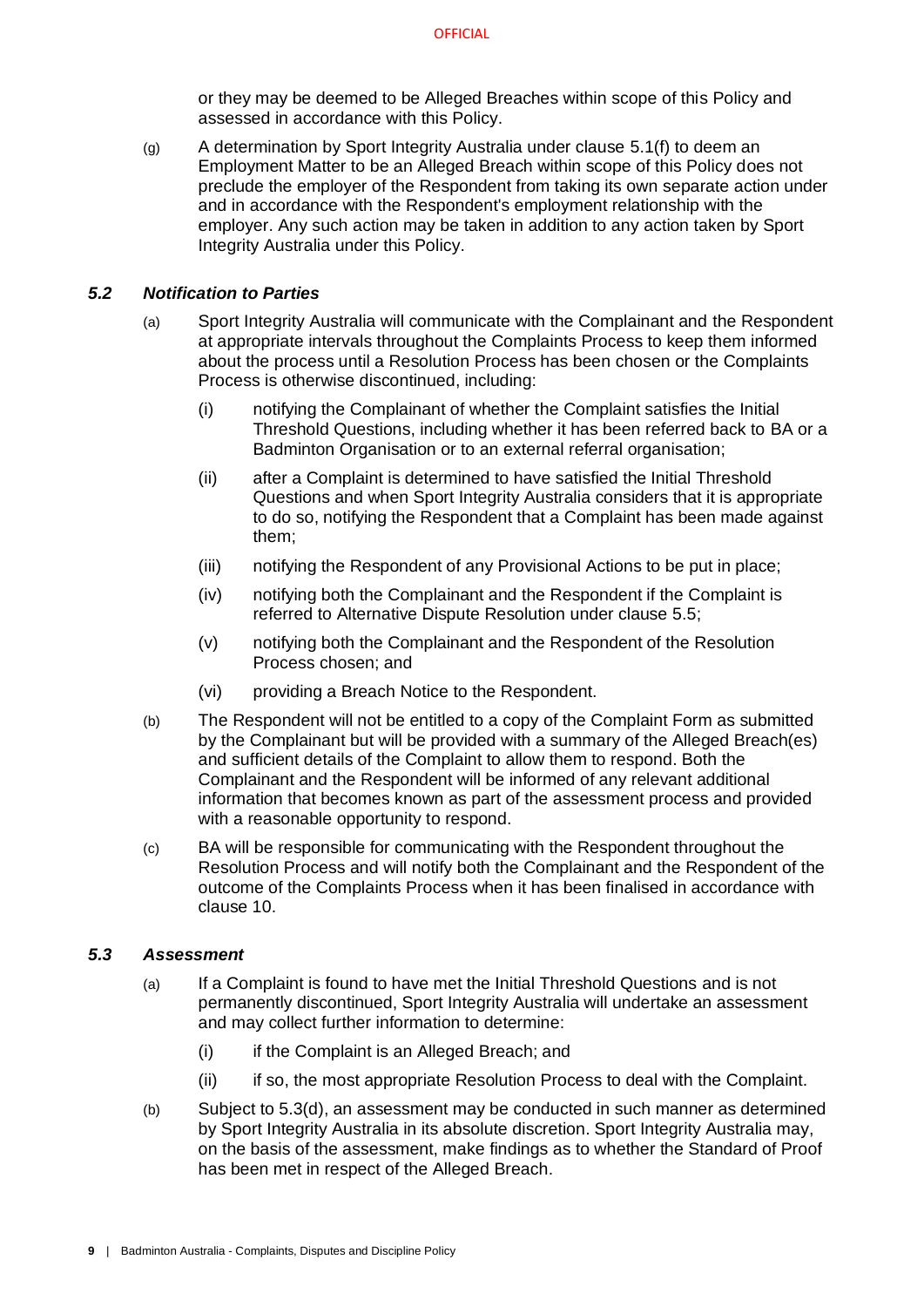- (c) This assessment may or may not involve formal interviews and collection of additional evidence at Sport Integrity Australia's discretion.
- <span id="page-12-3"></span>(d) In conducting assessments, Sport Integrity Australia will comply with the rules of procedural fairness and will provide both the Complainant and the Respondent a reasonable opportunity to be heard.

## <span id="page-12-0"></span>*5.4 External Referral*

- (a) Sport Integrity Australia may, at any time before or while dealing with a Complaint under this Policy, refer the Complaint to a relevant external organisation (this may include a law enforcement agency, government or regulatory authority or child protection agency).
- (b) If an external referral is made, Sport Integrity Australia may suspend the Complaints Process pending external resolution. Sport Integrity Australia shall inform the Complainant of any such decision unless directed not to do so by the external referral organisation.
- (c) If the Resolution Process is suspended due to an external referral, Sport Integrity Australia must determine whether any Provisional Action should be taken against the Respondent under clause [5.6.](#page-13-0)
- (d) If the Complaint is not resolved by the external referral organisation and is referred back to Sport Integrity Australia, Sport Integrity Australia may resume the Complaints Process.

#### <span id="page-12-4"></span><span id="page-12-1"></span>*5.5 Referral to Alternative Dispute Resolution*

- (a) At any time after determining that the Complaint satisfies the Initial Threshold Questions but before making a finding in accordance with clause 6.1, Sport Integrity Australia may, where it considers it appropriate to do so, refer the Complainant and the Respondent to Alternative Dispute Resolution and direct the BA Complaint Manager to coordinate the process.
- (b) BA, the Respondent or the Complainant may, at any time before a finding is made under clause [6.1,](#page-15-1) request that Sport Integrity Australia refer a matter to Alternative Dispute Resolution and Sport Integrity Australia may refer the matter under clause [5.5\(a\)](#page-12-4) if it considers it appropriate to do so.
- (c) An Alternative Dispute Resolution process may include:
	- (i) Mediation;
	- (ii) Conciliation; or
	- (iii) Case Appraisal (only at the NST).
- (d) In accordance with clause [5.5](#page-12-1)[\(e\),](#page-12-2) the Alternative Dispute Resolution process will be facilitated by:
	- (i) The NST if the Alternative Dispute Resolution process can be facilitated by the NST;
	- (ii) Where the Alternative Dispute Resolution process cannot be facilitated by the NST, by:
		- (A) BA;
		- (B) Badminton Organisation; or
		- (C) An independent third- party provider.
- <span id="page-12-2"></span>(e) In order to implement the Alternative Dispute Resolution process, the BA Complaint Manager will: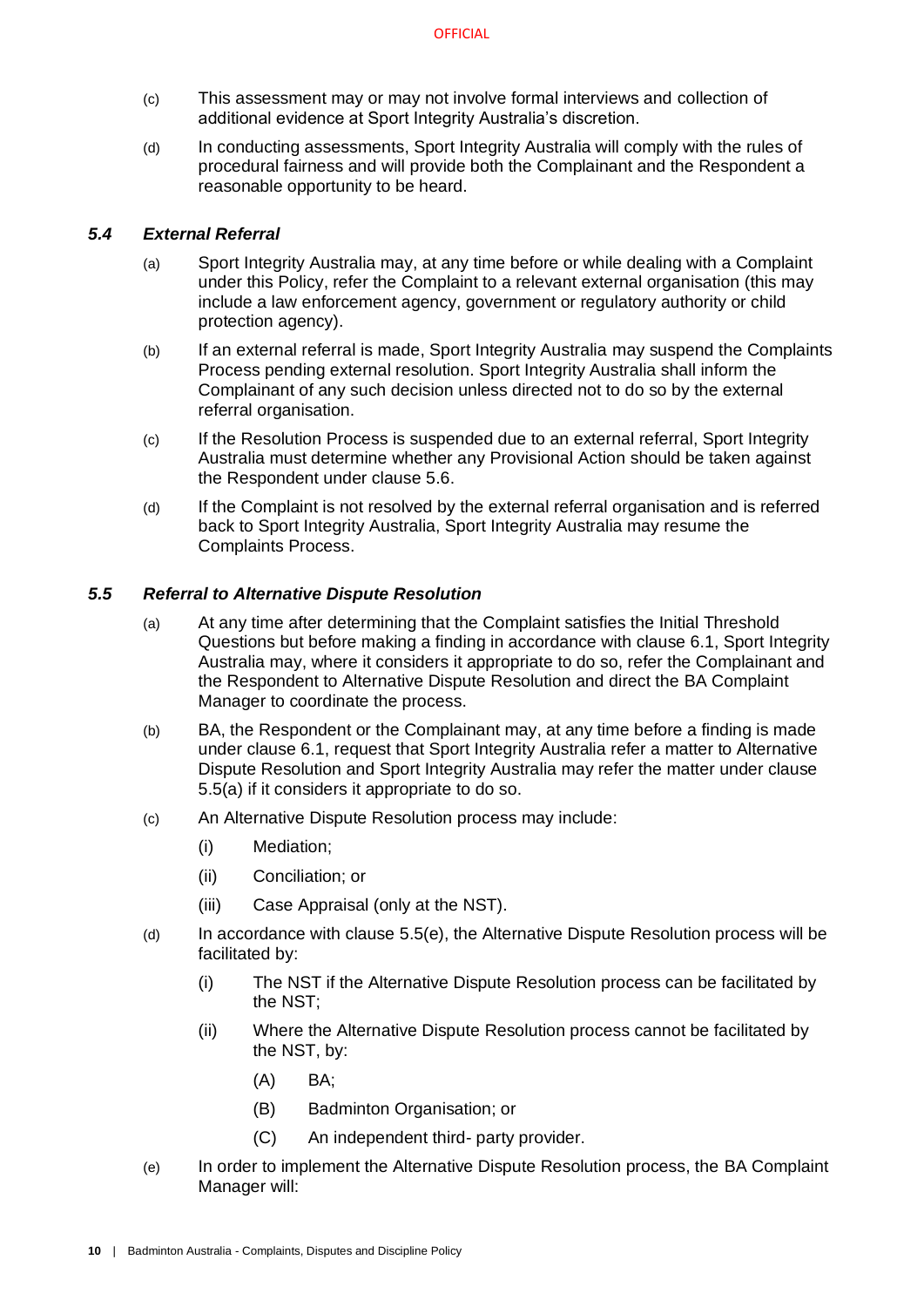- (i) if the matter is an NST Eligible Matter, make an application to the NST for mediation, conciliation, or case appraisal of the Alleged Breach;
- (ii) if the matter is neither an NST Eligible or NST Excluded Matter, apply to the NST CEO for approval of the dispute to be referred to the NST for Alternative Dispute Resolution, failing which it will be dealt with under (iii); or
- (iii) refer the Complaint to Alternative Dispute Resolution facilitated by BA, a Badminton Organisation or a third-party provider.
- (f) The parties to an Alternative Dispute Resolution process will be the Complainant, the Respondent, and BA or a Badminton Organisation (the Parties). Additional persons may participate in exceptional circumstances and only if the facilitator of the Alternative Dispute Resolution process deems it appropriate.
- (g) The Parties are required to participate in the Alternative Dispute Resolution process in good faith.
- (h) Where the Alternative Dispute Resolution process is facilitated by the NST:
	- (i) BA is responsible for making the application and paying the application fee; and
	- (ii) The procedure will be in accordance with the NST Legislation.
- (i) Where the Alternative Dispute Resolution process is facilitated by BA, a Badminton Organisation or a third-party provider:
	- (i) BA is responsible for paying the appointed facilitator's fee, if any; and
	- (ii) The procedure will be in accordance with the rules prescribed by those bodies, as the case may be.
	- (j) An Alleged Breach will be finalised through Alternative Dispute Resolution where BA, the Complainant and the Respondent execute a written agreement as to an outcome.
	- (k) If the Complaint of an Alleged Breach is resolved through Alternative Dispute Resolution, the BA Complaint Manager must proceed to finalising the complaint in accordance with clause [10.](#page-21-3)
	- $\mathsf{I}(l)$  If:
		- (i) either the Complainant or the Respondent fails and/or refuses to participate in the Alternative Dispute Resolution Process; or
		- (ii) Alternative Dispute Resolution does not resolve the Complaint,

the BA Complaint Manager must refer the Alleged Breach back to Sport Integrity Australia, who will resume the Complaints Process.

## *5.6 Provisional Action*

 $\overline{\phantom{a}}$ 

- <span id="page-13-0"></span>(a) Where the Alleged Breach involves behaviour that:
	- (i) may be "Prohibited Conduct" under the Child Safeguarding Policy; and/or
	- (ii) has or may result in, serious criminal charges<sup>7</sup> being laid against the Respondent; and/or

 $7$  A "serious criminal charge" is a charge under any Commonwealth or State/Territory criminal law that is punishable by imprisonment for a maximum period of five years or more. Such offences include (but are not limited to) recklessly, negligently, or intentionally causing injury, indecent assault, theft, possession of child pornography, manslaughter, rape, sexual penetration of a child, sexual assault, drug trafficking,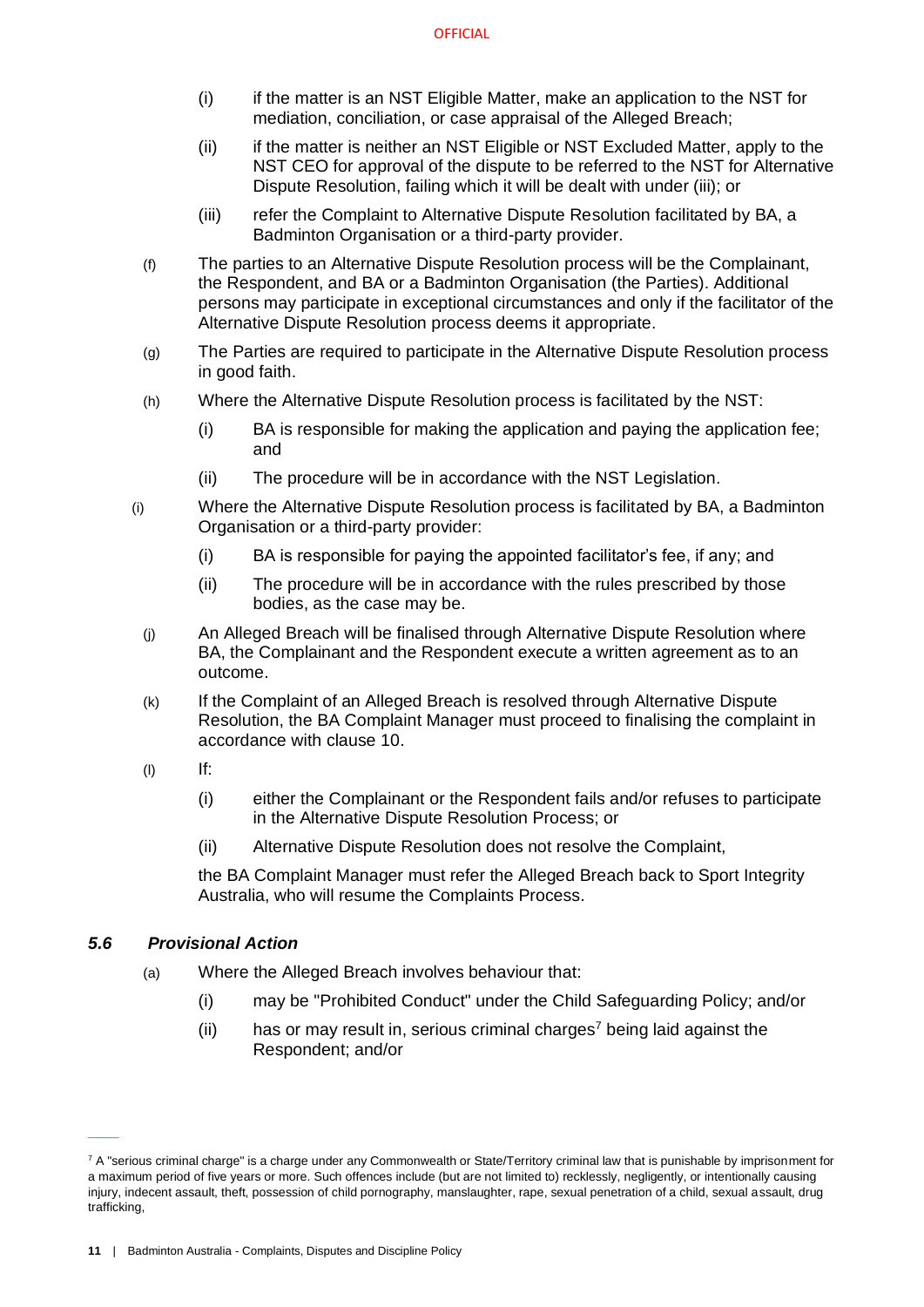(iii) suggests there is a further or ongoing risk of harm being suffered by one or more persons involved in the Sport,

Sport Integrity Australia, in its absolute discretion, will determine whether any Provisional Action(s) will be taken.

- (b) Provisional Action includes, but is not limited to, suspension, restriction of duties or temporary redeployment, suspension or restriction of rights, privileges and benefits, or any other action(s) at the discretion of Sport Integrity Australia, including seeking advice from BA.
- (c) Sport Integrity Australia will notify the BA Complaint Manager of any Provisional Action to be imposed on a Respondent and the BA Complaint Manager will ensure that the BA:
	- (i) implements; or
	- (ii) where the Provisional Action is not under the direct control of BA, facilitates the implementation of,

the Provisional Action as soon as reasonably possible.

- (d) In the event that Provisional Action is imposed a Respondent may seek to have that decision reviewed only by an expedited hearing convened in accordance with clause 8. An expedited hearing convened under this clause shall only consider the decision to impose the Provisional Action and will not consider the merits of the Complaint.
- <span id="page-14-1"></span>*(e) Where Sport Integrity Australia determines that Provisional Action will be taken in relation to an Employment Matter deemed to be an Alleged Breach within scope of this Policy in accordance with clause [5.1\(f\)](#page-10-9) Sport Integrity Australia will provide the BA Complaint Manager with all necessary information relating to that Employment Matter, which will be provided to the Respondent's employer within a timely manner, to allow that employer to:*
	- (i) implement the Provisional Action in accordance with its obligations to the Respondent;
	- (ii) determine whether separate action will be taken under the Respondent's employment with the employer; and
	- (iii) if deemed necessary by the employer, take all relevant action in relation to the Employment Matter under the Respondent's employment with the employer.

#### <span id="page-14-0"></span>*5.7 Unreasonable demands/behaviours*

- (a) Where a Complainant makes unreasonable demands or exhibits unreasonable behaviour, such as:
	- (i) raising the same issues, which have previously been reported, without presenting new evidence;
	- (ii) unreasonable persistence regarding outcomes;
	- (iii) unreasonable demands relating to timeframes for resolutions;
	- (iv) being rude, aggressive, or abusive towards Sport Integrity Australia or BA staff,

Complaints may not be acknowledged and BA or Sport Integrity Australia may exercise discretion to minimise or control its dealings with the Complainant. The Complainant will be given clear advice and reasons why.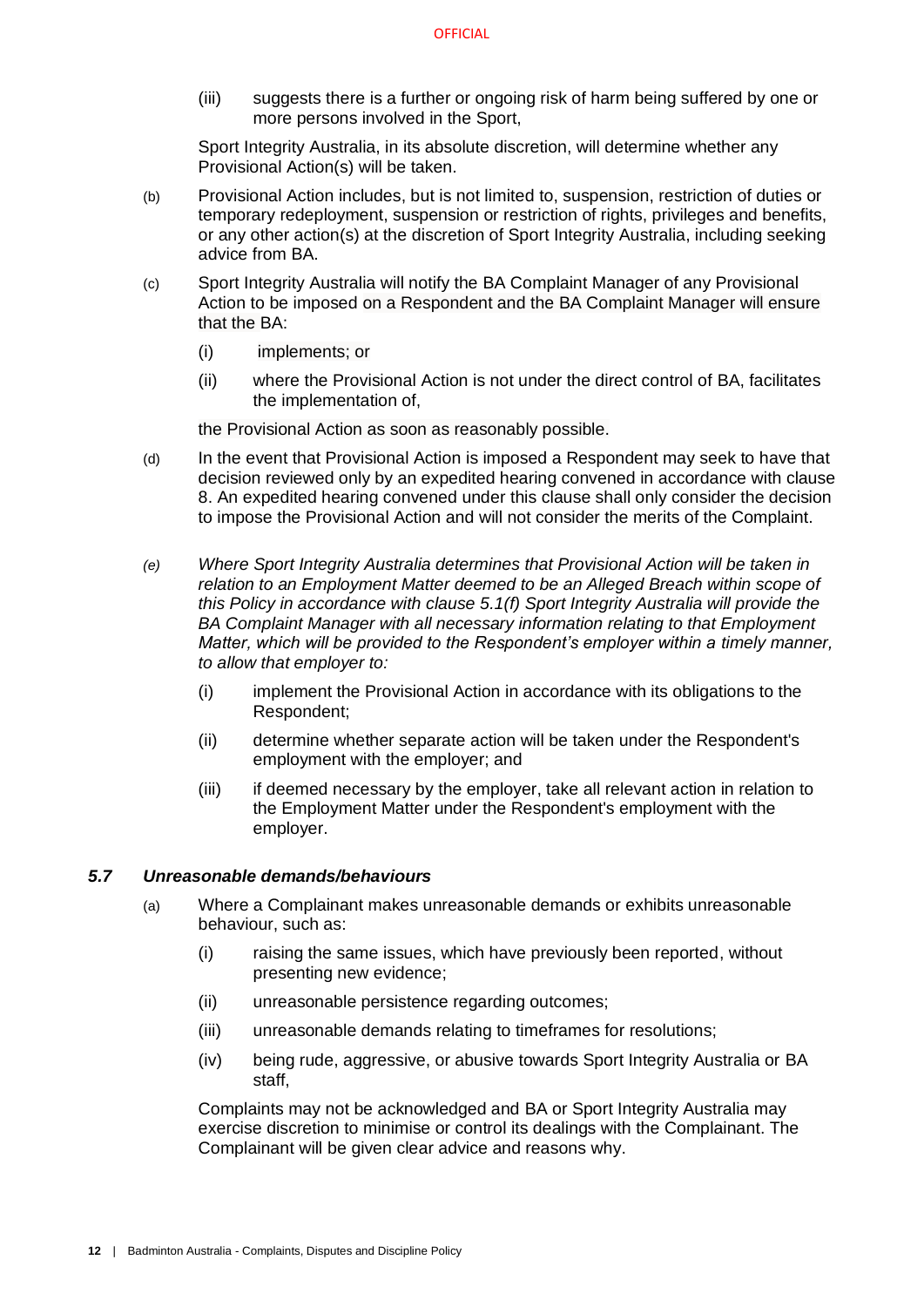## <span id="page-15-0"></span>**6. ASSESSMENT FINDINGS AND DETERMINATION**

#### <span id="page-15-1"></span>*6.1 Findings and Determination of Sport Integrity Australia*

- (a) After conducting its Assessment of a Complaint under clause [5.3,](#page-11-1) Sport Integrity Australia will:
	- (i) make findings as to whether, to the requisite Standard of Proof, the Alleged Breach is:
		- (A) substantiated;
		- (B) unsubstantiated; or
		- (C) unable to be substantiated.
	- (ii) make a determination as to the Resolution Process to be applied, which will be:
		- (A) No Further Action; or
		- (B) Breach Notice.
- <span id="page-15-6"></span><span id="page-15-5"></span>(b) Sport Integrity Australia will notify the Complainant, the BA Complaint Manager and the Respondent of its findings and determination under this clause.

#### <span id="page-15-2"></span>*6.2 BA to manage Resolution Process*

- (a) BA must implement the Resolution Process as determined by Sport Integrity Australia.
- <span id="page-15-7"></span>(b) BA, at its discretion, may delegate the management of the Resolution Process to another Badminton Organisation. When determining if the Resolution Process should be delegated, BA must consider:
	- (i) any conflict of interest that may arise if the Resolution Process were to be managed at the Badminton Organisation level;
	- (ii) the nature and seriousness of the Alleged Breach;
	- (iii) whether the matter would best be resolved through the NST, which would require BA to remain a party to the proceedings; and
	- (iv) the capacity of the Badminton Organisation to manage the Resolution Process.
- (c) The BA Complaint Manager is responsible for communicating with the Complainant, Respondent, Sport Integrity Australia and BA and/or Badminton Organisations (where applicable) and for ensuring that the Resolution Process is implemented.

## <span id="page-15-3"></span>**7. RESOLUTION PROCESS**

#### <span id="page-15-4"></span>*7.1 No Further Action*

- (a) Where Sport Integrity Australia has made a determination of No Further Action and has notified the parties of this determination under clause [6.1\(a\)\(ii\)\(A\),](#page-15-5) the BA Complaint Manager:
	- (i) is not required to also notify the Parties of this outcome under clause [5.2;](#page-11-0) and
	- (ii) shall keep a record of the Complaint as per clause [10.3.](#page-22-0)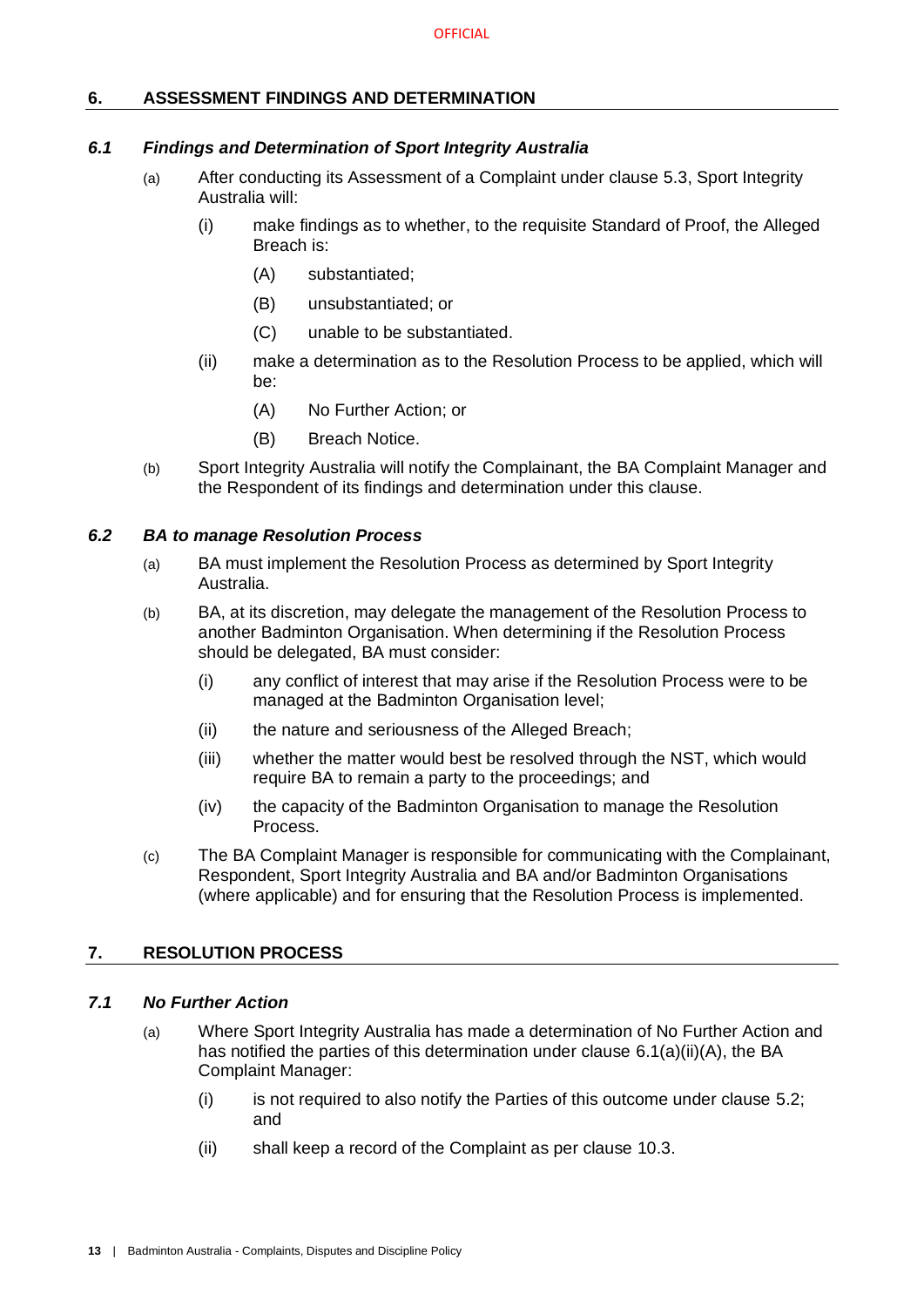## <span id="page-16-2"></span><span id="page-16-0"></span>*7.2 Breach Notice*

- (a) Where Sport Integrity Australia has made a determination of Breach Notice and has notified the parties of this determination under clause [6.1\(a\)\(ii\)\(B\),](#page-15-6) Sport Integrity Australia will make a recommendation to the BA as to:
	- (i) the Alleged Breach;
	- (ii) whether or not a Sanction is to be imposed on the Respondent and if so, the Sanction;
	- (iii) whether or not a reduced Sanction should be offered to the Respondent, and if so, the reduced Sanction; and
	- (iv) whether or not the Sanction is to be publicly disclosed in accordance with clause [3.8.](#page-8-0)
- (b) BA will adopt and implement Sport Integrity Australia's recommendation under clause [7.2\(a\).](#page-16-2)
- (c) Sport Integrity Australia will then issue the Respondent with a Breach Notice. The Breach Notice will:
	- (i) notify the Respondent of the Alleged Breach, including the alleged conduct and relevant section(s) of the Eligible Policy;
	- (ii) state the proposed Sanction for the Alleged Breach, and if applicable, any proposed discounted Sanction;
	- (iii) state that the Sanction is to be publicly disclosed (if applicable);
	- (iv) state that the Respondent has a right to a hearing in relation to the Alleged Breach and/or the proposed Sanction;
	- (v) state that the Respondent may admit the Alleged Breach, waive their right to a hearing and accept the proposed Sanction or the proposed discounted Sanction (if applicable);
	- (vi) state that if the Respondent does not respond within 14 days of receipt of the Breach Notice, they will be deemed to have admitted the Alleged Breach, waived their right to a hearing and accepted the proposed Sanction:
	- (vii) state that any response to the Breach Notice must be made to BA, and provide the Respondent with the contact details of the BA Complaint Manager; and
	- (viii) be provided to the Respondent, BA, and (if applicable) Badminton Organisation (if applicable).
- <span id="page-16-3"></span>(d) In response to a Breach Notice, a Respondent may:
	- (i) admit the Alleged Breach, waive their right to a hearing and accept the proposed Sanction or proposed reduced Sanction (if applicable);
	- (ii) dispute the Alleged Breach and/or the proposed Sanction, in which case the Alleged Breach will be referred to a Hearing Tribunal under this Policy; or
	- (iii) not respond, in which case they will be deemed to have admitted the Alleged Breach, waived their right to a hearing and accepted the proposed Sanction.
	- (iv) A Respondent has 14 days from receipt of the Breach Notice to notify the BA Complaints Manager of their decision.

## <span id="page-16-1"></span>*7.3 Resolution without a hearing*

Where a Respondent admits the Alleged Breach (thereafter, a Breach), waives their right to a hearing and accepts the Sanction, or is deemed to have done so, the BA Complaint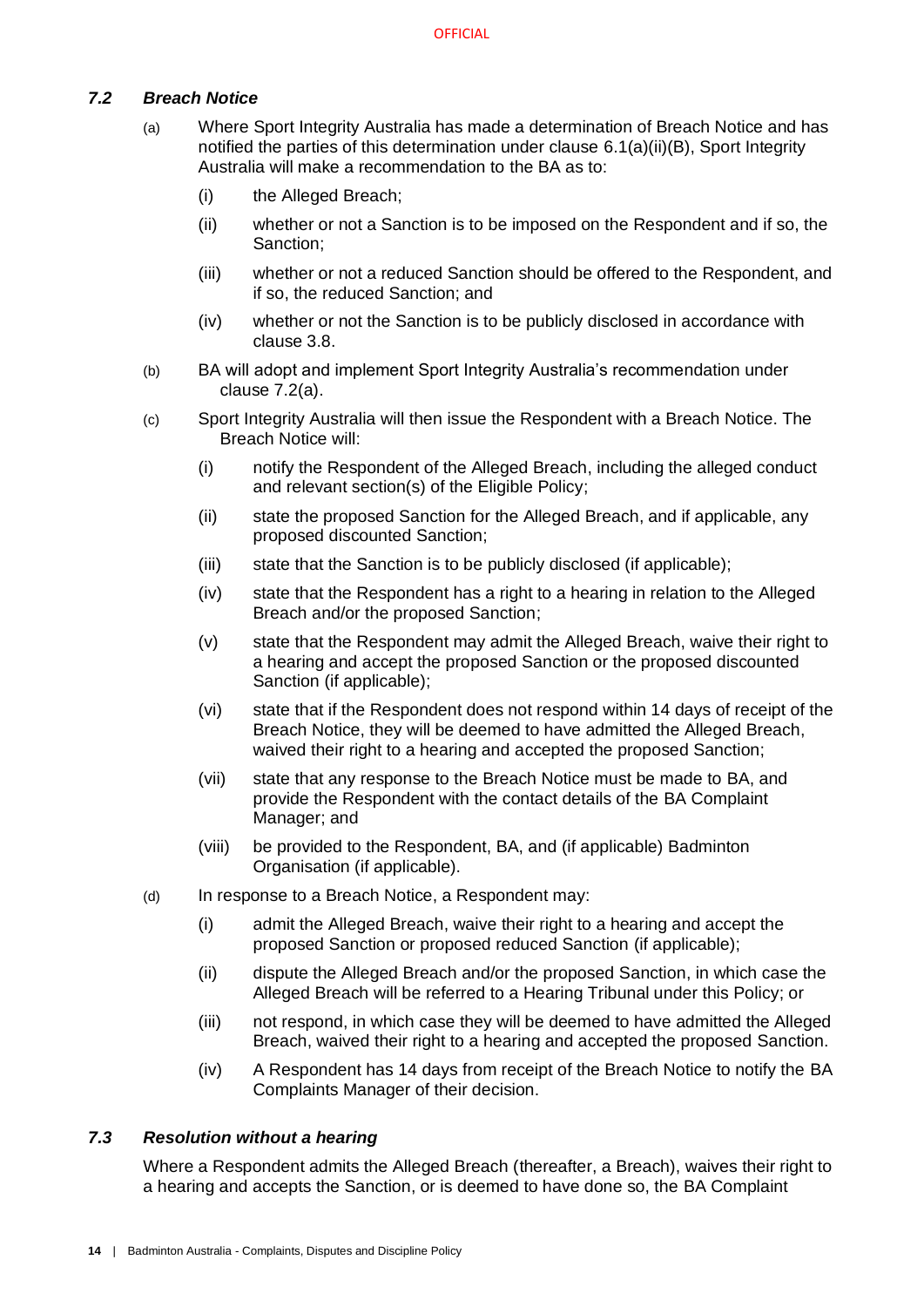Manager must take all necessary steps to impose and implement the Sanction (if applicable), and proceed to finalising the Complaint in accordance with clause [10.](#page-21-3)

#### <span id="page-17-0"></span>*7.4 Referral to a hearing*

- (a) If the Respondent disputes the Alleged Breach and/or Sanction, the BA Complaint Manager must:
	- (i) if an NST Eligible Matter, refer the Alleged Breach to the NST General Division for arbitration;
	- (ii) if neither an NST Eligible or NST Excluded Matter, apply to the NST CEO for approval for the matter to be arbitrated in the NST General Division, failing which it must be dealt with under (iii); or.
	- (iii) refer the Alleged Breach to an Internal Hearing Tribunal, either at the BA level or Badminton Organisation level.
- (b) If a Badminton Organisation and/or BA is a Respondent, the BA Complaint Manager will in the first instance apply to the NST General Division for arbitration either under (i) or (ii), failing which an Internal Hearing Tribunal at the BA level will be convened.
- (c) Where an application to the NST for arbitration is made, BA is responsible for making the application and paying any application and service fees to the NST, even if the matter has been delegated under clause [6.2\(b\).](#page-15-7) The charges may be apportioned in accordance with the NST Legislation.
- (d) The BA Complaint Manager must notify Sport Integrity Australia if the matter is referred to a hearing under this clause.

#### <span id="page-17-1"></span>*7.5 Sanctions*

- <span id="page-17-2"></span>(a) Where a Respondent is found to have committed a Breach of an Eligible Policy, Sport Integrity Australia, or a Hearing Tribunal (if applicable) may subject to clause [7.5](#page-17-1)[\(b\),](#page-17-2) determine to impose a Sanction on that Respondent.
	- (b) Sport Integrity Australia or a Hearing Tribunal (as applicable) is not permitted to issue a Sanction in relation to the Respondent's employment that may only lawfully be imposed by the Respondent's employer (including, but not limited to, termination or suspension of the Respondent's employment with their employer, demotion of the Respondent and a verbal or written warning regarding the Respondent's breach of their employment agreement).
- (c) Subject to clause [7.5](#page-17-1)[\(b\),](#page-17-2) the Sanction may include any of the following measures (but is not limited to these measures), or any combination of such:
	- (i) a reprimand or warning;
	- (ii) verbal or written apology;
	- (iii) direction to attend counselling or training to address their behaviour;
	- (iv) suspended Sanction and/or good behaviour period;
	- (v) removal of accreditation;
	- (vi) removal or withdrawal of awards or achievements (such as life membership);
	- (vii) exclusion from a particular event or events, competition, or activity;
	- (viii) suspension of membership from BA or a Badminton Organisation and any other members or affiliates;
	- (ix) suspension from such activities or events held by or under the auspices of BA or a Badminton Organisation: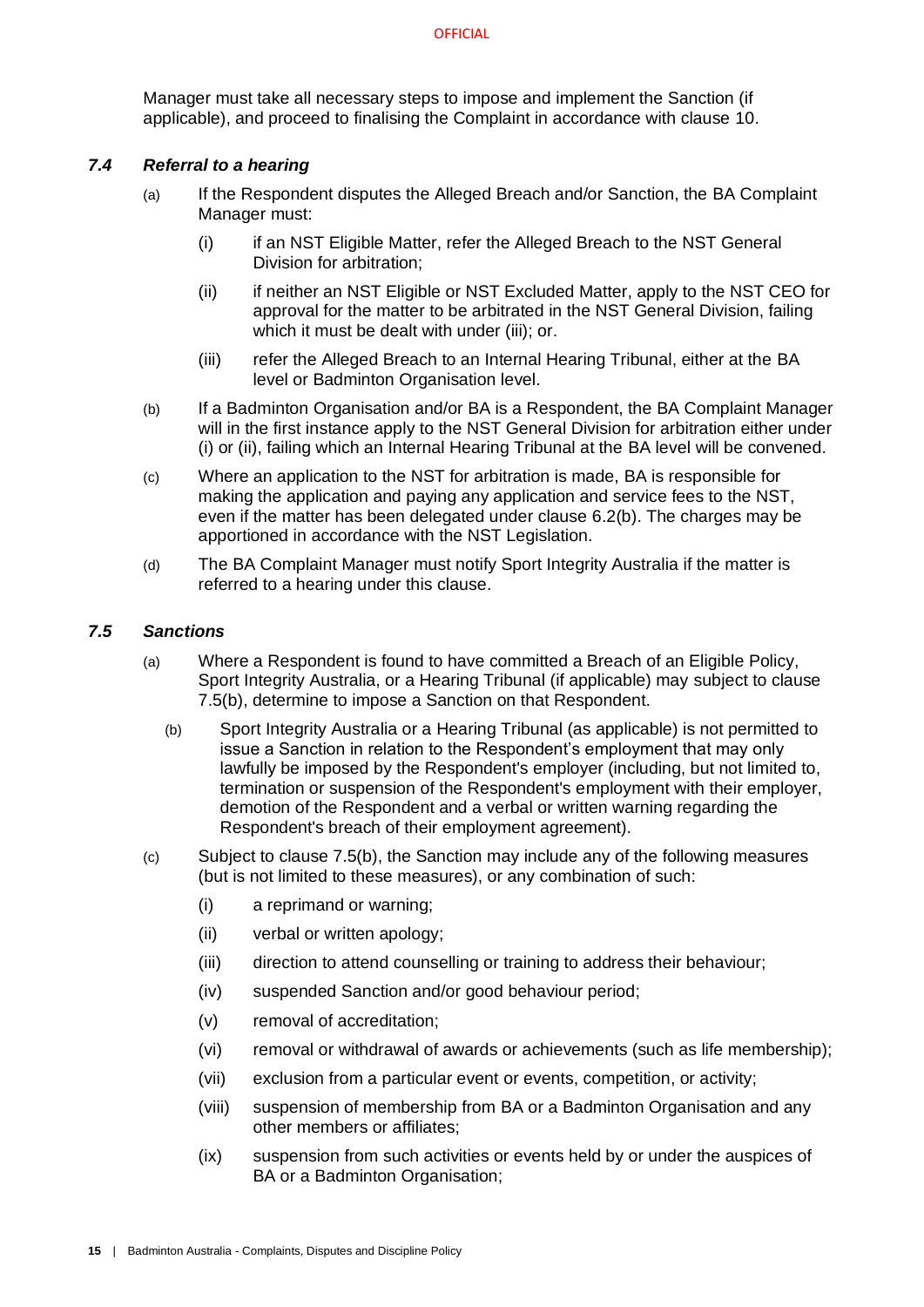- (x) suspension and/or termination of any rights, privileges and benefits provided by BA or a Badminton Organisation:
- (xi) expulsion from BA or a Badminton Organisation; and
- (xii) any other form of discipline that is considered appropriate.
- (d) Sport Integrity Australia or a Hearing Tribunal (if applicable) have absolute discretion to determine the appropriate Sanction, including as to whether a combination of measures is to be imposed, and the terms and the period of any measures, subject to clause [7.5\(e\)](#page-18-5)[.7.5](#page-17-1)[\(b\)](#page-17-2) and [\(e\).](#page-18-5)
- <span id="page-18-5"></span>(e) A financial penalty may only be imposed as or as part of a Sanction where the Respondent is an incorporated entity.
- (f) The following factors will be considered when determining the appropriate Sanction:
	- (i) the nature and seriousness of the behaviour or incidents;
	- (ii) the considerations (if any) of the Complainant;
	- (iii) the contrition, or lack thereof, of the Respondent;
	- (iv) any Provisional Action taken in relation to the Breach;
	- (v) the effect of the Sanction on a Respondent including any personal, professional, or financial consequences;
	- (vi) if there have been relevant prior warnings or disciplinary action against the Respondent; and
	- (vii) if there are any mitigating circumstances.
- (g) If there is more than one Breach of an Eligible Policy, where appropriate, the Sanction may be imposed having regard to all of the Breaches considered together, and the seriousness of the overall conduct in question.
- (h) Sanctions imposed under this Policy shall commence from the date of the decision, unless otherwise directed.

## <span id="page-18-0"></span>**8. HEARING TRIBUNALS**

#### <span id="page-18-8"></span><span id="page-18-1"></span>*8.1 Arbitration in the NST*

- (a) If arbitration is sought in the NST General Division, the NST will:
	- (i) determine whether the Provisional Action imposed is disproportionate; or
	- (ii) arbitrate the Alleged Breach and determine whether a Sanction be imposed, and if so, what Sanction, in accordance with clause [7.5.](#page-17-1)
- <span id="page-18-6"></span><span id="page-18-3"></span>(b) The procedure for an arbitration in the NST will be in accordance with the NST Legislation.

## <span id="page-18-2"></span>*8.2 Internal Hearing Tribunal*

- <span id="page-18-9"></span>(a) If an Internal Hearing Tribunal is required under clause [7.4,](#page-17-0) the BA Complaint Manager must convene a Hearing Tribunal to:
	- (i) determine whether the Provisional Action imposed is disproportionate; or
	- (ii) arbitrate the Alleged Breach and determine whether a Sanction be imposed, and if so, what Sanction, in accordance with clause [7.5.](#page-17-1)
- <span id="page-18-7"></span><span id="page-18-4"></span>(b) An Internal Hearing Tribunal convened under this clause will comply with the Tribunal Procedure in [SCHEDULE 1.](#page-24-0)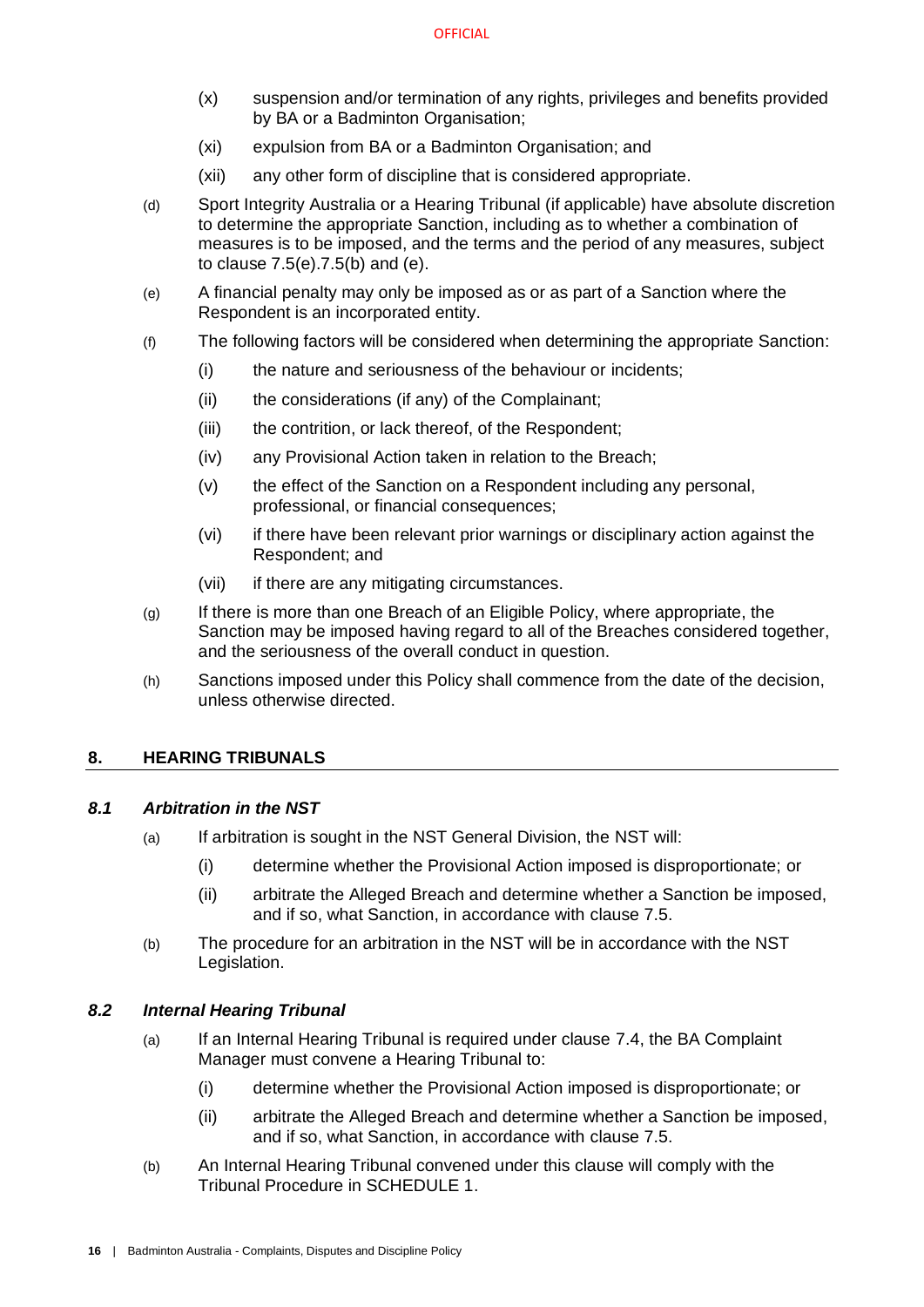## <span id="page-19-6"></span><span id="page-19-0"></span>*8.3 Parties and right to attend hearings*

- (a) The parties to a proceeding will be:
	- (i) BA, or where BA has delegated the management of the Resolution Process to the Badminton Organisation, the Badminton Organisation; and
	- (ii) the Respondent.
- (b) If the Hearing Tribunal is an Internal Hearing Tribunal, Sport Integrity Australia shall have a right to attend hearings as an observer and, where agreed between BA and Sport Integrity Australia, to act on behalf of BA as its agent in the proceedings.
- (c) If the Hearing Tribunal is the NST:
	- (i) notwithstanding clause  $8.3(a)(i)$ , BA must be a party to the proceeding;
	- (ii) the NST Member may, at their discretion, allow any person who may have a relevant interest in the dispute to participate in the proceeding; and
	- (iii) Sport Integrity Australia shall have a right to attend hearings as an observer and, where agreed between BA and Sport Integrity Australia, to act on behalf of BA as its agent in the proceedings.

## <span id="page-19-1"></span>*8.4 Notification of Hearing Tribunal decision*

- (a) The Hearing Tribunal will notify the parties to the proceeding of the decision in accordance with its relevant procedures, after which the BA Complaint Manager will:
	- (i) notify and provide a copy of the decision to Sport Integrity Australia (if not already done); and
	- (ii) subject to any appeal under clause [9,](#page-19-2) proceed with finalising the Complaint in accordance with clause [10.](#page-21-3)

## <span id="page-19-2"></span>**9. APPEALS**

## <span id="page-19-3"></span>*9.1 Decisions subject to appeal*

- (a) A decision of a Hearing Tribunal under clauses  $8.1(a)(ii)$  or  $8.2(a)(ii)$  may be appealed as set out in this clause [9.](#page-19-2)
- (b) A decision of a Hearing Tribunal under clauses  $8.1(a)(i)$  or  $8.2(a)(i)$  is not subject to appeal.

## <span id="page-19-4"></span>*9.2 Persons entitled to appeal*

- (a) The following persons are entitled to appeal a decision of a Hearing Tribunal under clauses [8.1\(a\)\(ii\)](#page-18-6) and [8.2\(a\)\(ii\)](#page-18-7) of this Policy:
	- (i) BA;
	- (ii) where BA has delegated the management of the Resolution Process to the Badminton Organisation, the Badminton Organisation; and
	- (iii) the Respondent,

(each an Appellant).

## <span id="page-19-7"></span><span id="page-19-5"></span>*9.3 Grounds of appeal*

(a) The decision of a Hearing Tribunal can only be appealed on the following Grounds of Appeal: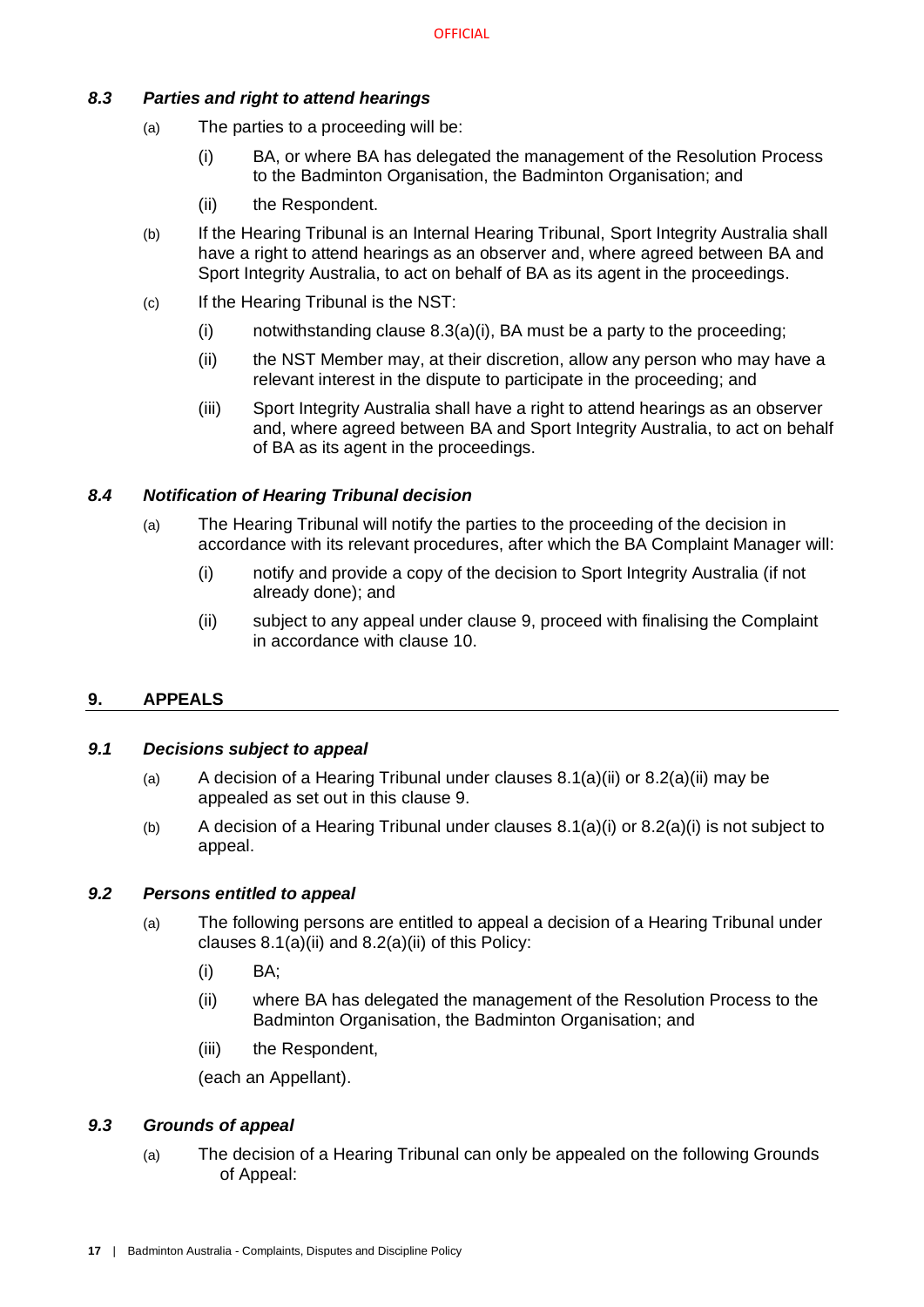- (i) the Hearing Tribunal failed to abide by this Policy or to properly apply the relevant Eligible Policy and such failure resulted in a denial of natural justice; and/or
- (ii) no reasonable decision maker in the position of the Hearing Tribunal, based on the material before them, could reasonably make such a decision.

## <span id="page-20-0"></span>*9.4 Notice of appeal*

- <span id="page-20-2"></span>(a) To submit a valid Notice of Appeal, an Appellant must, within 14 days of the date of receipt of the decision made by the Hearing Tribunal:
	- (i) if the Hearing Tribunal was the NST General Division:
		- (A) lodge an 'Application for an Appeal' form with the NST, which must state in full their Grounds of Appeal;
		- (B) pay the requisite application fee; and
		- (C) serve, by email, by post, or physically, on the other party to the appeal a copy of the 'Application for an Appeal'; or
	- (ii) if the Hearing Tribunal was an Internal Hearing Tribunal:
		- (A) if the Alleged Breach is an NST Excluded Matter:
			- (1) lodge with the BA Complaint Manager the Notice of Appeal stating they wish to appeal, which states in full their Grounds of Appeal, including any relevant documents as annexures;
			- (2) pay the appeal fee as set from time to time by BA; and
			- (3) serve, by email, by post, or physically, on the other party to the appeal a copy of the Notice of Appeal on the other parties; or
		- (B) if the Alleged Breach is at the BA level and is either an NST Eligible Matter, or neither an NST Eligible Matter or NST Excluded Matter:
			- (1) lodge an 'Application for an Appeal' form with the NST, which must state in full their Grounds of Appeal;
			- (2) pay the requisite application fee; and
			- (3) serve, by email, by post, or physically, on the other party to the appeal a copy of the 'Application for an Appeal',

<span id="page-20-3"></span>(together, a Notice of Appeal).

- (b) If an appeal is lodged under:
	- (i) clause  $9.4(a)(ii)(A)$ , the matter must be dealt with by an Internal Appeals Tribunal; or
	- (ii) clause [9.4\(a\)\(ii\)\(B\)](#page-20-3) and it is neither an NST Eligible or NST Excluded Matter, BA may apply to the NST CEO for approval, and if the NST CEO does not approve the matter, it must be dealt with by an Internal Appeals Tribunal; or
	- (iii) clause [9.4\(a\)\(ii\)\(B\)](#page-20-3) and it is an NST Eligible Matter, it must be dealt with by the NST Appeals Division.

#### <span id="page-20-1"></span>*9.5 Appeals in the NST Appeals Division*

(a) If an Appellant lodges a valid Notice of Appeal in the NST Appeals Division, the NST will determine the matter.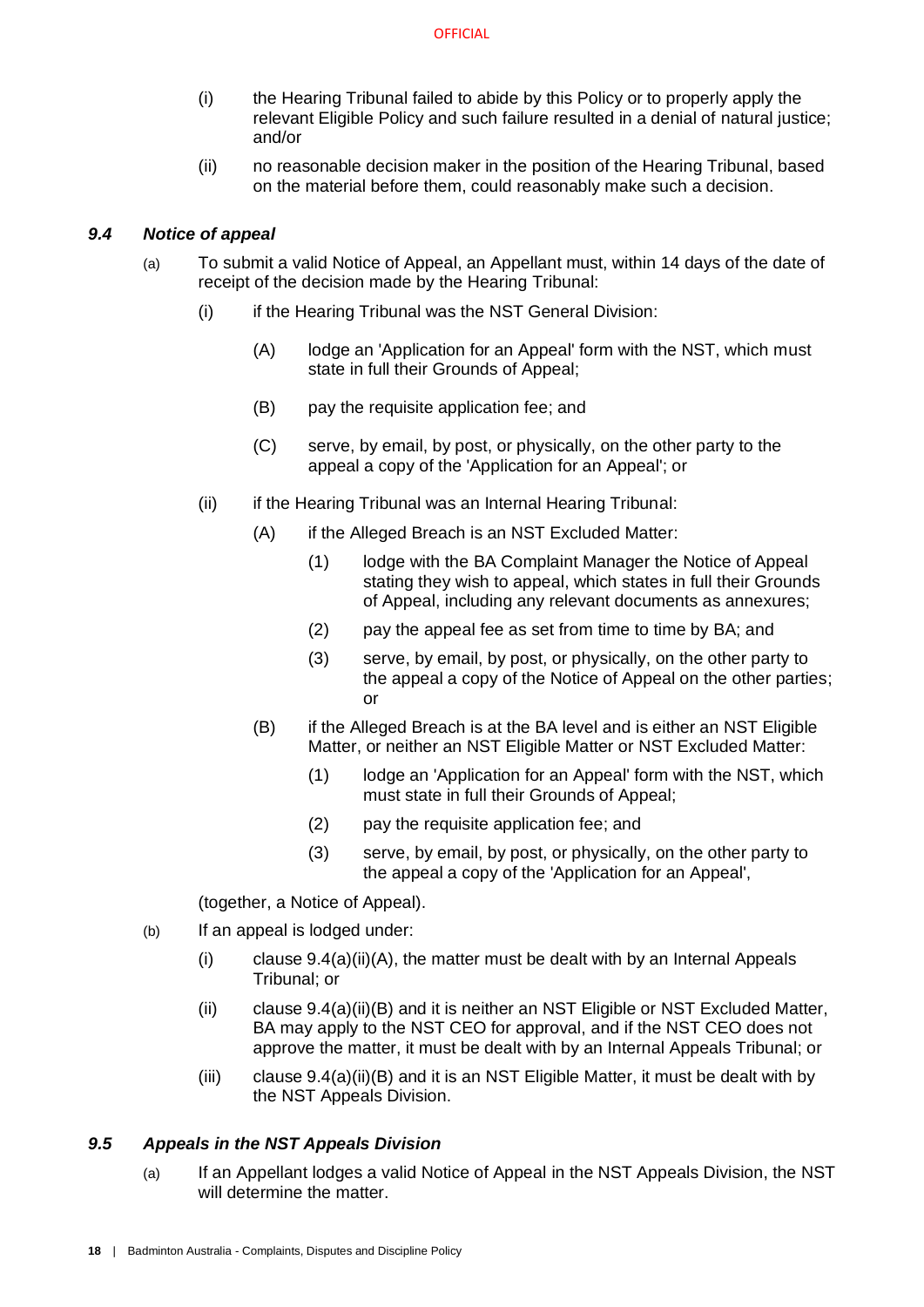(b) The procedure for an appeal in the NST Appeals Divisions will be in accordance with clause [9.4](#page-20-0) and the NST Legislation.

## <span id="page-21-0"></span>*9.6 Internal Appeals Tribunal*

- (a) If an Appellant lodges a valid Notice of Appeal to be dealt with by an Internal Appeals Tribunal, the Internal Appeals Tribunal will determine the matter.
- (b) The procedure for an appeal in an Internal Appeals Tribunal will be in accordance with clause [9.4](#page-20-0) and [SCHEDULE 2.](#page-29-0)

#### <span id="page-21-1"></span>*9.7 Determination for Appeal Tribunal*

- (a) The Appeals Tribunal's arbitration of the appeal:
	- (i) must determine, to the Standard of Proof, whether one or both Grounds of Appeal (as applicable) are proven, and must not rehear the matter or the facts of the Alleged Breach; and
	- (ii) may result in the Appeals Tribunal removing, or altering the Sanction imposed on a Respondent, in accordance with clause [7.5.](#page-17-1)

## <span id="page-21-2"></span>*9.8 Notification of Appeal Tribunal decision*

- (a) The Appeal Tribunal will notify the parties to the proceeding of the decision in accordance with its relevant procedures, after which the BA Complaint Manager will:
	- (i) notify and provide a copy of the decision to Sport Integrity Australia (if not already done); and
	- (ii) proceed to finalising the Complaint in accordance with clause [10.](#page-21-3)

## <span id="page-21-3"></span>**10. FINALISING COMPLAINTS**

#### <span id="page-21-4"></span>*10.1 Finalisation of Resolution Process*

- (a) A Resolution Process will be finalised, and an outcome reached when:
	- (i) No Further Action when Sport Integrity Australia notifies the relevant parties of its determination under clause [6.1;](#page-15-1)
	- (ii) Breach Notice where the Respondent admits the Alleged Breach, waives their right to a hearing and accepts the Sanction, or is deemed to have done so under clause [7.2\(d\);](#page-16-3)
	- (iii) Hearing Tribunal where the parties to the proceeding are notified of the decision and no appeal has been filed; or
	- (iv) Appeal Tribunal where the parties to the proceeding are notified of the decision.
- (b) Once the applicable Resolution Process (including any appeal) under this Policy has concluded, the decision is final and binding on all parties involved and there is no further right of appeal to any external body or tribunal.

#### <span id="page-21-5"></span>*10.2 Notification of outcome and implementation of Sanction*

- (a) When a Resolution Process is finalised, the BA Complaint Manager will:
	- (i) notify Sport Integrity Australia, the Badminton Organisation (if applicable), the Complainant and Respondent of the outcome in writing, unless otherwise provided for in this Policy;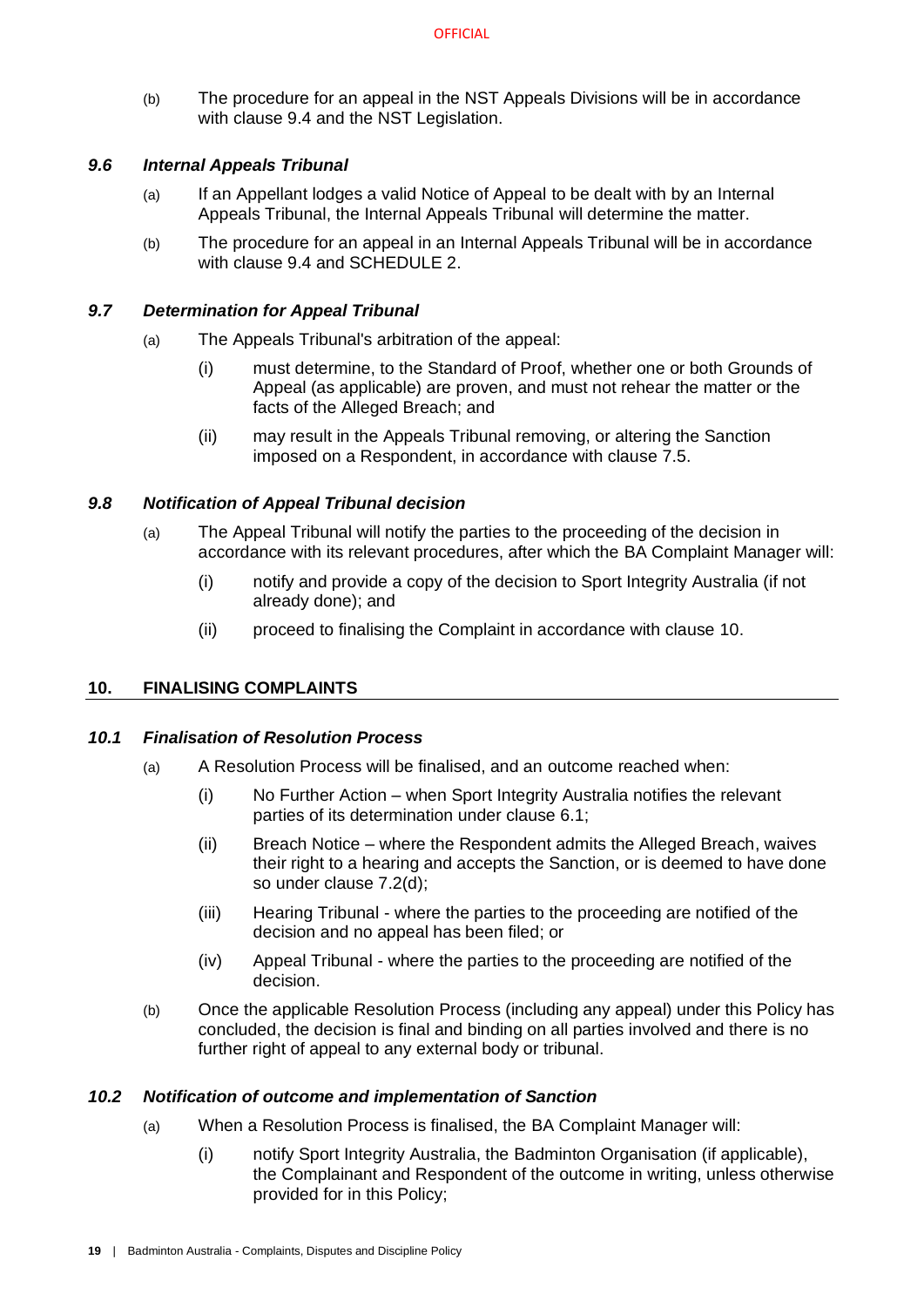- (ii) take all necessary steps to implement any Sanction imposed (if applicable); and
- (iii) ensure BA publicly discloses the matters referred to in clause [3.8](#page-8-0)[\(c\)](#page-8-6) (if applicable).

#### <span id="page-22-0"></span>*10.3 Recording Decisions and Outcomes*

- (a) BA shall keep records of all Complaints for a minimum of 7 years from the date the Resolution Process is finalised, which will include at a minimum a record (including dates, where relevant) of:
	- (i) the Alleged Breach;
	- (ii) the Complainant;
	- (iii) the Respondent;
	- (iv) the Resolution Process;
	- (v) the Outcome; and
	- (vi) any Sanctions and/or Provisional Action imposed.
- (b) Records must be maintained in a secure and confidential place, which may be electronically.

## <span id="page-22-1"></span>**11. INTERPRETATION & OTHER INFORMATION**

#### <span id="page-22-2"></span>*11.1 Commencement*

This Policy commences on the date printed on the front cover (Commencement Date).

#### <span id="page-22-3"></span>*11.2 Prior complaints*

Complaints relating to conduct which occurred prior to the Commencement Date:

- (a) must be dealt with under the policies and processes of BA or relevant Badminton Organisation existing at the time the complaint was made, regardless of where that Complaint is at in that process;
- (b) cannot be resubmitted to Sport Integrity Australia under this Policy; and
- (c) are not subject to any appeal under this Policy.

## <span id="page-22-4"></span>*11.3 Requirements for Badminton Organisations*

Badminton Organisations must adopt and implement this Policy as their complaints management policy for complaints arising under all Eligible Policies.

#### <span id="page-22-5"></span>*11.4 Interpretation*

- (a) Any document required to be provided under this Policy may be given by:
	- (i) sending it to an email or other electronic address, or to a postal address, nominated by the recipient party; or
	- (ii) email, post, or hand delivering it to that party's registered office.
- (b) A document is taken to have been received under this Policy if sent by email or other electronic transmission, on the date of transmission, or if hand delivered, on the date of delivery or if sent by post, 5 business days after it was sent.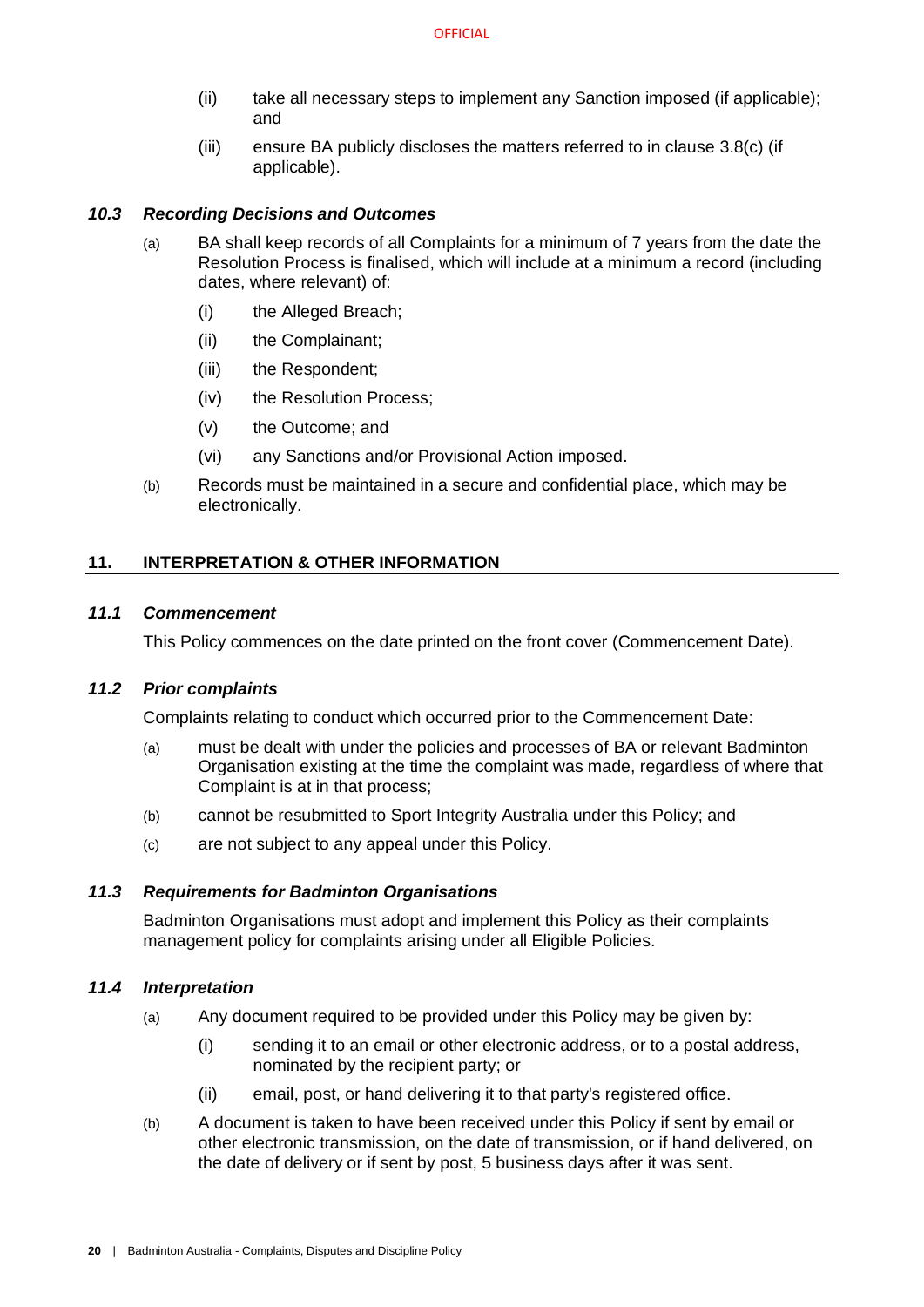(c) Relevant Persons are responsible for keeping their contact details up to date with BA or the Relevant Organisation they are associated with, as appropriate. Delivery to the last known address is sufficient in circumstances where the current whereabouts of a Relevant Person are not known.

#### <span id="page-23-0"></span>*11.5 Amendment*

- (a) Sport Integrity Australia may amend this Policy from time to time. BA/Badminton Organisation must make the new version available on its website as soon as possible including the date on which any amendment/s take effect.
- (b) Any Complaint under this Policy which is not finalised at the time of an amendment to this Policy will continue to be processed under the substantive provisions of this Policy in force at the time Sport Integrity Australia received the Complaint Form, unless Sport Integrity Australia and/or the Hearing Tribunal determines the principle of "lex mitior" appropriately applies in the circumstances.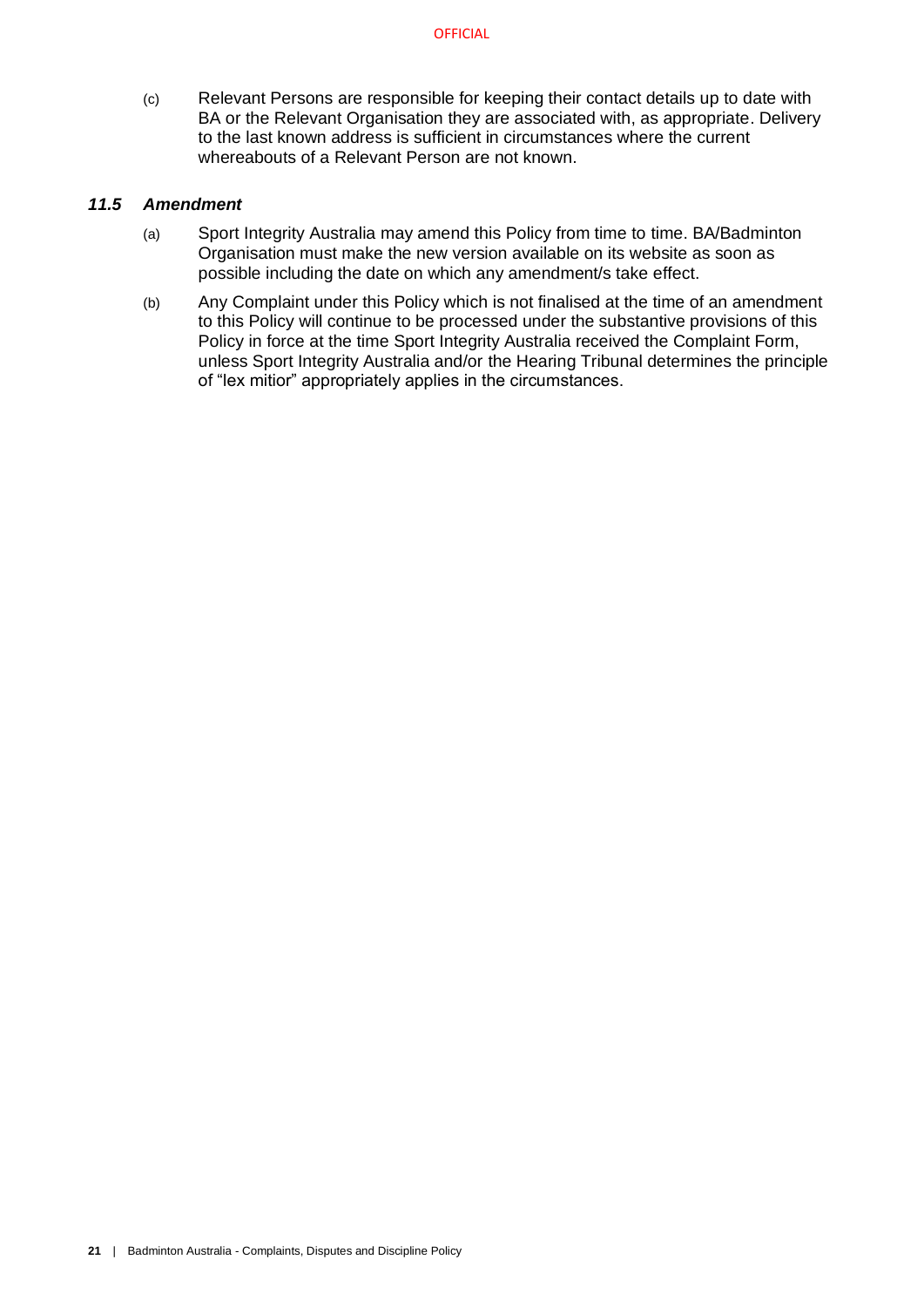## **SCHEDULE 1- Internal Hearing Tribunal Procedure**

#### <span id="page-24-0"></span>**Interpretation**

1. In this Schedule:

**Chair** means the chair of a particular Hearings Tribunal in accordance with this Schedule.

**Legal Practitioner** is a person holding a current practising certificate as a lawyer or barrister in any Australian jurisdiction.

**Sports Administrator** means a person who currently, or within the previous five years, is or has been employed in the field of sports administration.

**Tribunal Member** means an individual person sitting on a Tribunal.

- 2. Defined terms not otherwise defined in this Schedule have the meaning given to them in the Policy.
- 3. All clause references refer to this Schedule unless otherwise provided.

## **Convening Tribunal**

- 4. As required under clause [8.2](#page-18-2) of the Policy, the BA Complaint Manager will convene a Tribunal in accordance with this Schedule.
- 5. The Tribunal shall be convened as soon as reasonably practicable in the circumstances, and shall endeavour to convene a hearing:
	- (a) For a referral under clause [8.2\(a\)\(i\)](#page-18-9) (provisional action) of the Policy, no later than one week after notification by the BA Complaint Manager;
	- (b) For a referral under clause [8.2\(a\)\(ii\)](#page-18-7) (breach/sanction) of the Policy, no later than three weeks after notification by the BA Complaint Manager.

## **Composition of Tribunal**

- 6. Subject to clauses [7](#page-15-3) and [9](#page-19-2) each Tribunal shall:
	- (a) comprise three Tribunal Members appointed by the BA Complaint Manager;
	- (b) comprise at least one Legal Practitioner and one Sports Administrator;
	- (c) be chaired by the Chair, who shall be appointed by the BA Complaint Manager and shall be:
		- (i) a Legal Practitioner; and
		- (ii) a person of experience and skills suitable to the function of chairing a tribunal.
- 7. A Tribunal convened to hear a matter referred under clause [8.2\(a\)\(i\)](#page-18-9) (Provisional Action) of the Policy will comprise of a single Tribunal Member appointed by the BA Complaint Manager who is a person of suitable experience and skills, independent of BA and (if applicable) Badminton Organisation.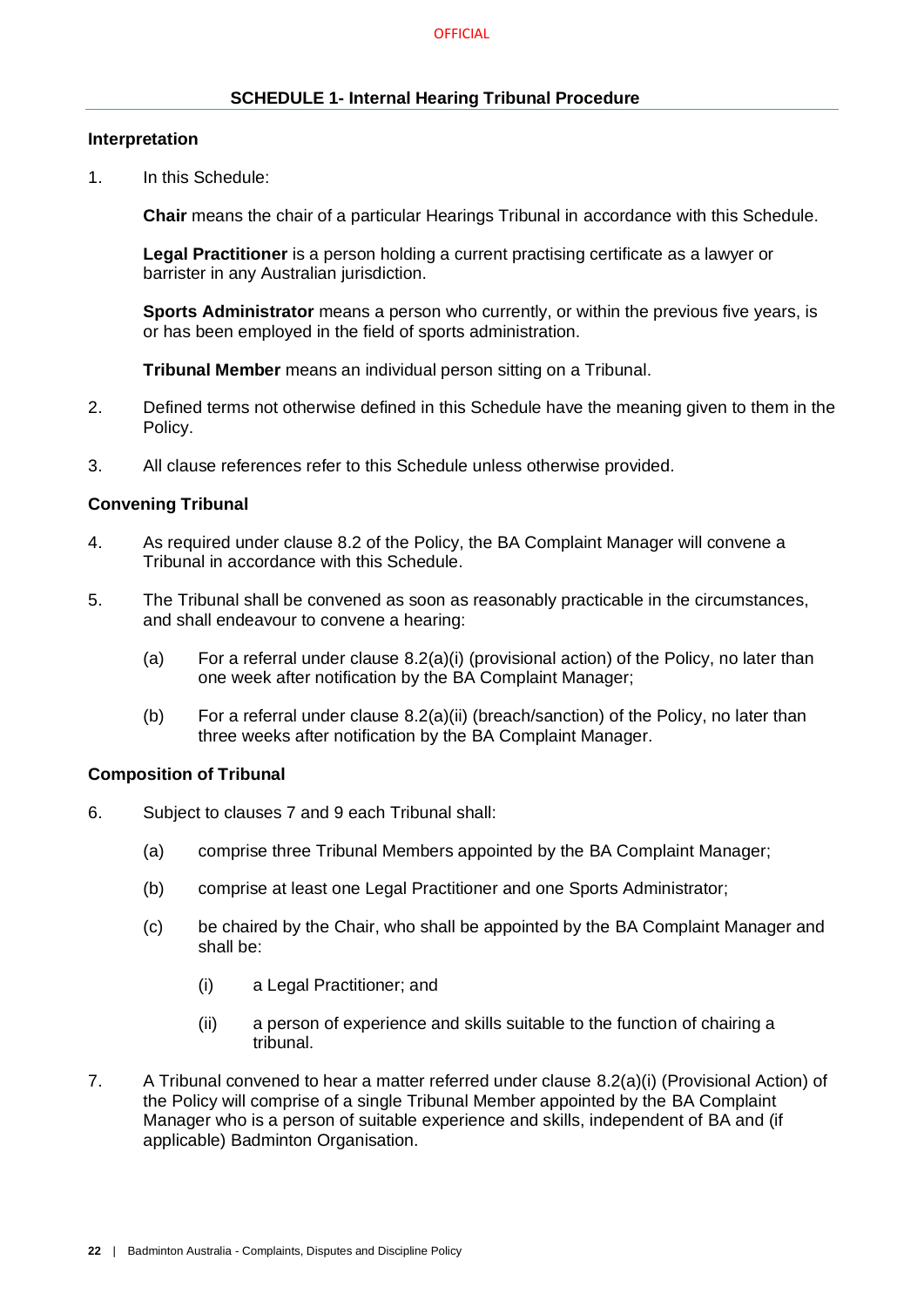- 8. The BA Complaint Manager shall use reasonable endeavours to ensure that the Tribunal Members selected do not have any actual or perceived conflict of interest in relation to the Alleged Breach that might reasonably call into question the impartiality of the Tribunal.
- 9. Should a Tribunal Member become unable to sit on a Tribunal following the convening of the Tribunal for whatever reason, the BA Complaints Manager shall appoint a replacement Tribunal Member.
- 10. Should a party challenge the impartiality of a Tribunal Member, the challenge will be determined by the Chair sitting alone, unless that challenge relates to the Chair in which case it will be determined by:
	- (a) the BA Complaints Manager; or
	- (b) if the BA Complaints Manager is unavailable or unable to act, the other members of the Tribunal.
- 11. There shall be no right of appeal from a decision made under clause 9.
- 12. No Internal Hearing Tribunal decision shall be invalidated by any irregularity in the appointment of a Tribunal Member.

## **Responsibilities of Chair**

- 13. Without limiting any other duties of the Chair set out under this Schedule, the person appointed as Chair of the Tribunal shall have the following responsibilities:
	- (a) to chair hearings of the Tribunal;
	- (b) to ensure accurate records are kept of all of the Internal Tribunal's proceedings and decisions, including at a minimum:
		- (i) particulars of the hearing, including date, time, and location;
		- (ii) the names of each Tribunal Member, Respondent, witnesses called, and any other parties permitted to attend by the Internal Tribunal;
		- (iii) the decision of the Tribunal, including any Sanction imposed, whether given to the parties orally, in writing or a combination of both, and the date(s) of communication;
	- (c) to ensure that the hearing is conducted in accordance with the principles of procedural fairness; and
	- (d) to communicate to all parties of a Tribunal the results of such Tribunal and provide a copy of the record of result to the BA Complaints Manager within seven days of the hearing.

## **Attendance at Internal Hearing Tribunal**

- 14. The following persons shall be required to attend the Internal Tribunal Hearing conducted under this Schedule:
	- (a) the Respondent; and
	- (b) BA /Badminton Organisation.
- 15. The following persons shall be entitled to attend a Tribunal hearing: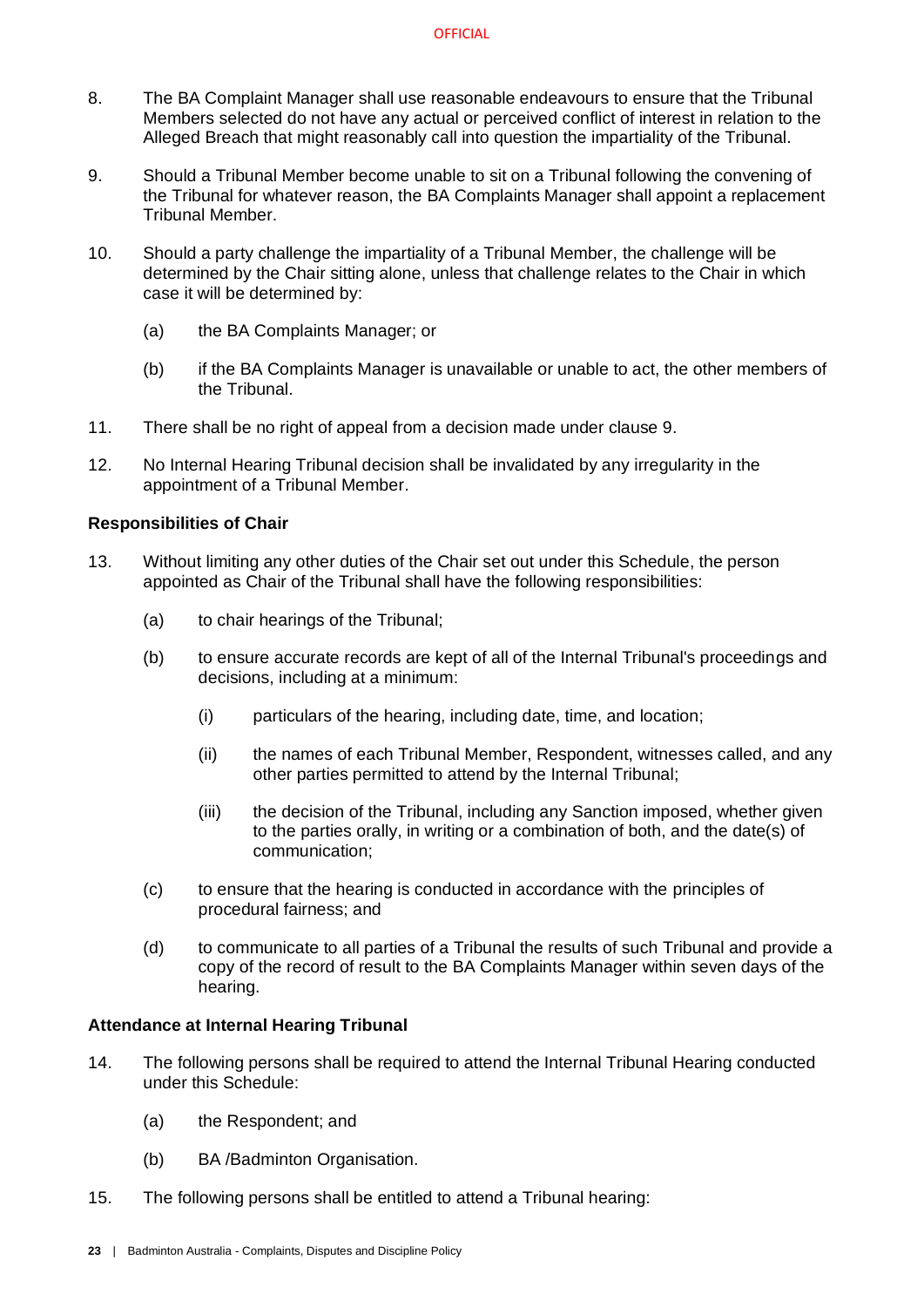- (a) Sport Integrity Australia;
- (b) any person that the Chair in their absolute discretion believes will assist the Tribunal and invites to attend the Tribunal for that purpose; and
- (c) where a Respondent or a witness is a Vulnerable Person, an adult adviser, who will, unless unavailable or other extraordinary circumstance, be such person's parent or guardian.
- 16. Each party appearing at or before the Tribunal shall bear their own costs.

#### **Non-attendance by Respondent(s)**

- 17. If a Respondent fails to attend the Internal Tribunal Hearing without reasonable cause, the hearing may proceed and a determination may be made by the Tribunal in the absence of the Respondent, provided that the Tribunal is satisfied that this Schedule has been complied with.
- 18. If BA /Badminton Organisation fails to attend a Tribunal hearing without reasonable cause, the hearing may proceed and a determination may be made by the Tribunal in the absence of that person, provided that the Tribunal is satisfied that all notification procedures under this Schedule have been carried out.

#### **Adjournments**

19. A Respondent or BA /Badminton Organisation may apply to the Chair to have an Internal Tribunal Hearing adjourned if there are compelling circumstances that warrant such steps being taken to avoid costs, hardship, or significant inconvenience to one or more parties. The Tribunal has sole discretion on whether or not to grant the application.

#### **Procedure of Tribunal**

- 20. The Tribunal shall conduct the hearing in such manner as it sees fit and may in its absolute discretion:
	- (a) convene the hearing by way of video or teleconference if the circumstances warrant;
	- (b) consider any evidence, and in any form that it deems relevant;
	- (c) question any person giving evidence;
	- (d) limit the number of witnesses presented to those who provide any new evidence; and
	- (e) act in an inquisitorial manner in order to establish the truth of the issue/case before it.
- 21. Without limiting the Tribunal's power to regulate its own procedure as it sees fit, the Tribunal shall ordinarily proceed in accordance with the following steps:
	- (a) If a body corporate, BA, or Badminton Organisation is a party to a Tribunal hearing, one member of that body corporate, BA, or Badminton Organisation shall be appointed by the body corporate, BA, or Badminton Organisation to act as spokesperson for such body at the Tribunal.
	- (b) At the commencement of a hearing, the Chair will identify the Tribunal Members and determine whether the Respondent is present to answer the allegation(s) in the Alleged Breach.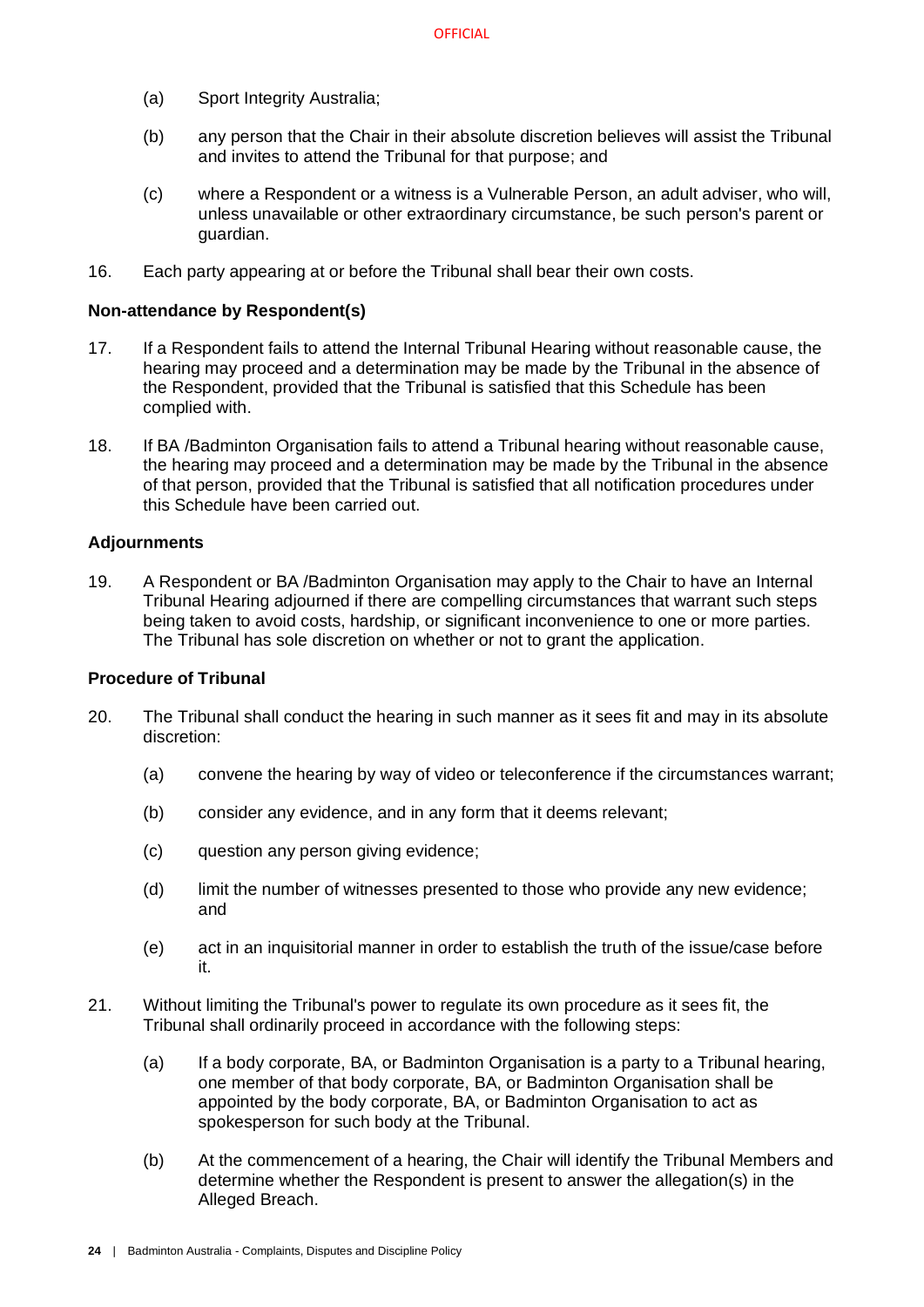- (c) The parties will be notified of their right to remain in the hearing until all evidence is presented but not to be present while the Tribunal considers its findings and determines an appropriate Sanction (if any).
- (d) The Chair shall advise all those persons present of the method of recording the hearing (if any).
- (e) The Alleged Breach shall be read out in the presence of all persons eligible to be present.
- (f) The Respondent shall be asked whether or not they intend to dispute the Alleged Breach and the Sanction (if any).
- (g) If the Respondent does not dispute the Alleged Breach, the Chair will provide the parties with an opportunity to make submissions as to the appropriate Sanction (if any) to be imposed.
- (h) If the Respondent does dispute the Alleged Breach, the Chair will invite BA /the Badminton Organisation to give evidence and witnesses (if any) shall be called upon to give their evidence in turn, subject to the approval of the number of witnesses to be called by the Tribunal in its discretion. The Respondent has a right to cross examine any witness called. BA /the Badminton Organisation may summon the Respondent to give evidence and cross examine them.
- (i) Each witness shall be entitled to leave the Tribunal hearing after giving evidence unless otherwise directed by the Tribunal. Witnesses shall be entitled to remain in the hearing room after giving evidence with the permission of the Tribunal.
- (j) The Respondent shall then be entitled to present their defence. Witnesses may be called subject to the approval of the number of witnesses to be called by the Tribunal in its discretion. BA /the Badminton Organisation has a right to cross examine the Respondent or any witness called.
- (k) Where a Vulnerable Person exercises his/her right to have an adult adviser present in accordance with this Schedule, a reasonable opportunity for consultation between the minor and the adviser shall be provided by the Tribunal.
- (l) Where a party makes video evidence available to the Tribunal, it may, at the discretion of the Tribunal, be presented. The onus of providing suitable viewing equipment shall lie with the person requesting that the evidence be presented.
- (m) The Tribunal may, so as to limit inconvenience to witnesses, allow evidence to be given by telephone or videoconference.
- 22. At the conclusion of all of the evidence and submissions the Chair shall ask all persons present to leave the hearing room while the Tribunal considers its findings.
- 23. If the Tribunal is satisfied that a breach of an Eligible Policy has been proven using the Standard of Proof, it shall find the breach proven. Otherwise, the Complaint of the Alleged Breach shall be dismissed.
- 24. If the Tribunal is not satisfied that the particular alleged breach has been proved but is satisfied that a lesser breach of an Eligible Policy has been proven, then the Internal Tribunal may find such lesser breach proven.
- 25. Where it appears to the Tribunal that BA /the Badminton Organisation has made an error in identifying the correct alleged breach of an Eligible Policy, or omitted alleged breaches that should have been made, the Tribunal may amend the allegation(s), subject always to the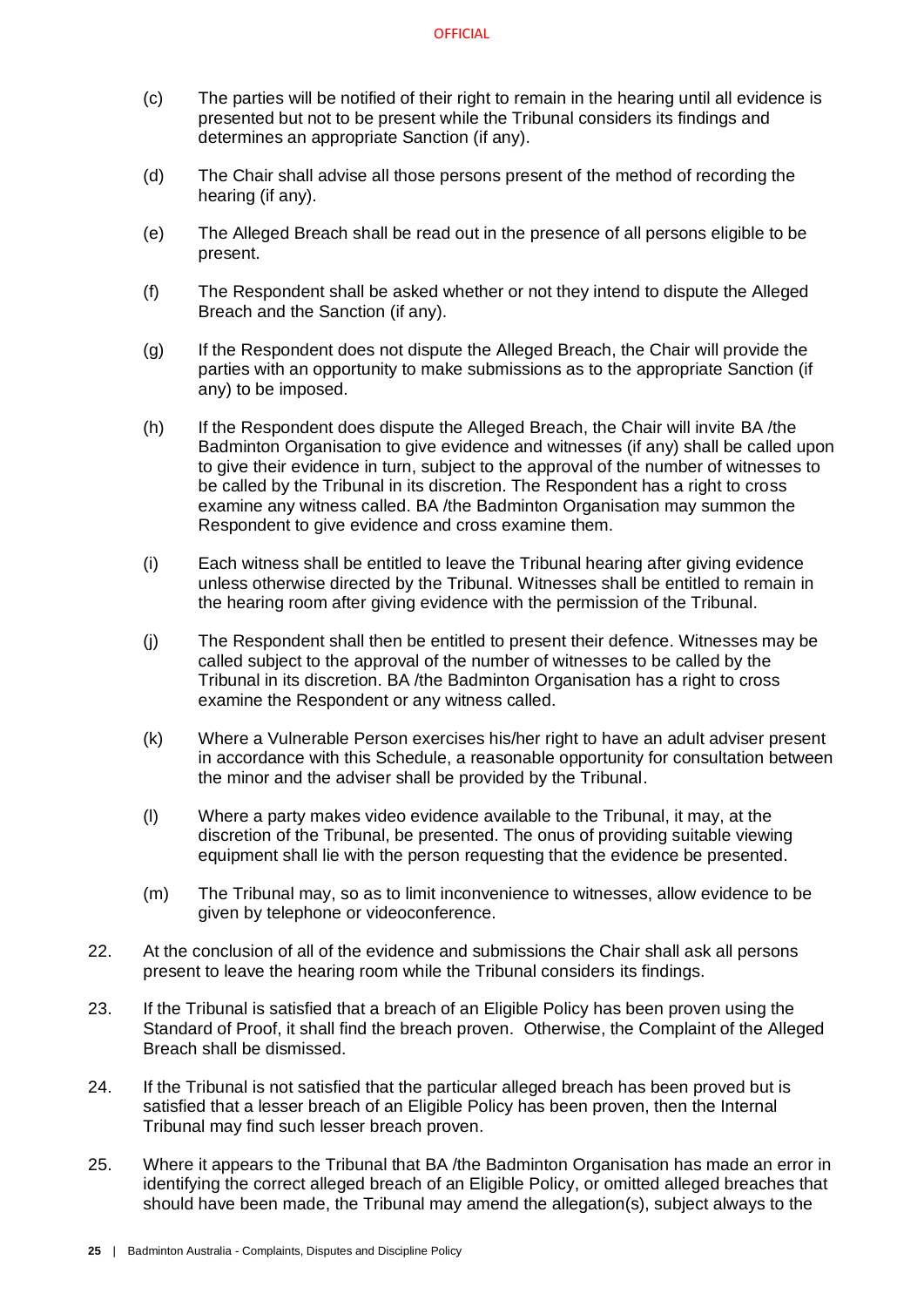requirement that the Respondent must be informed of the new allegations and given an opportunity to respond to such allegations.

- <span id="page-28-2"></span>26. Where the Tribunal finds that one or more alleged breaches of an Eligible Policy have been proven, it shall inform the parties of its decision and provide BA /the Badminton Organisation and the Respondent with an opportunity to make submissions as to Sanction (if the parties have not already had an opportunity to make such submissions). The Tribunal may, in its absolute discretion, decide that it is appropriate to:
	- (a) receive oral submissions as to Sanction immediately after delivering its decision as to the Alleged Breach; or
	- (b) adjourn the hearing to allow the parties to make submissions as to Sanction on some later date, in which case, the Tribunal shall direct whether submissions should be made orally or in writing.
- 27. After considering the parties' submissions as to Sanction, the Tribunal shall determine the Sanction to be imposed (if any) in accordance with clause [7.5](#page-17-1) of the Policy and shall advise the parties of its decision.
- <span id="page-28-0"></span>28. The decision of the Tribunal shall be given by the Chair. The Chair may either:
	- (a) give its decision as to the Alleged Breach and/or Sanction orally at the close of the hearing, with or without short- form oral reasons; or
	- (b) reserve its decision as to the Alleged Breach and/or Sanction but if it does so, it will provide its decision within 14 days of the hearing.
- <span id="page-28-1"></span>29. The Chair must provide written reasons for its decision within 14 days of the hearing.
- 30. Notwithstanding clauses [28](#page-28-0)[-29](#page-28-1) of this Schedule if the Tribunal has directed the parties to make submissions as to Sanction as per clause [26](#page-28-2) above, the Chair will provide its decision and written reasons as to Sanction within 14 days of receipt of the submissions, or as otherwise directed by the Tribunal.
- 31. The Chair will notify the BA Complaints Manager of the decision of the Tribunal and provide a copy of the written reasons. The Complaints Manager will notify the parties of the decision and provide them with a copy of the written reasons.
- 32. For the Tribunal to find something has been proven on the balance of probabilities, it must be satisfied that on the evidence put before it the alleged fact or matter is more probable than not. In reaching this conclusion, the Hearings Tribunal must take into account all relevant factors including the:
	- (a) nature and seriousness of the allegations; and
	- (b) impact of the potential sanctions that may be imposed if the allegations are proven.
- 33. The standard of proof requires greater certainty for a more serious allegation compared with a less serious allegation.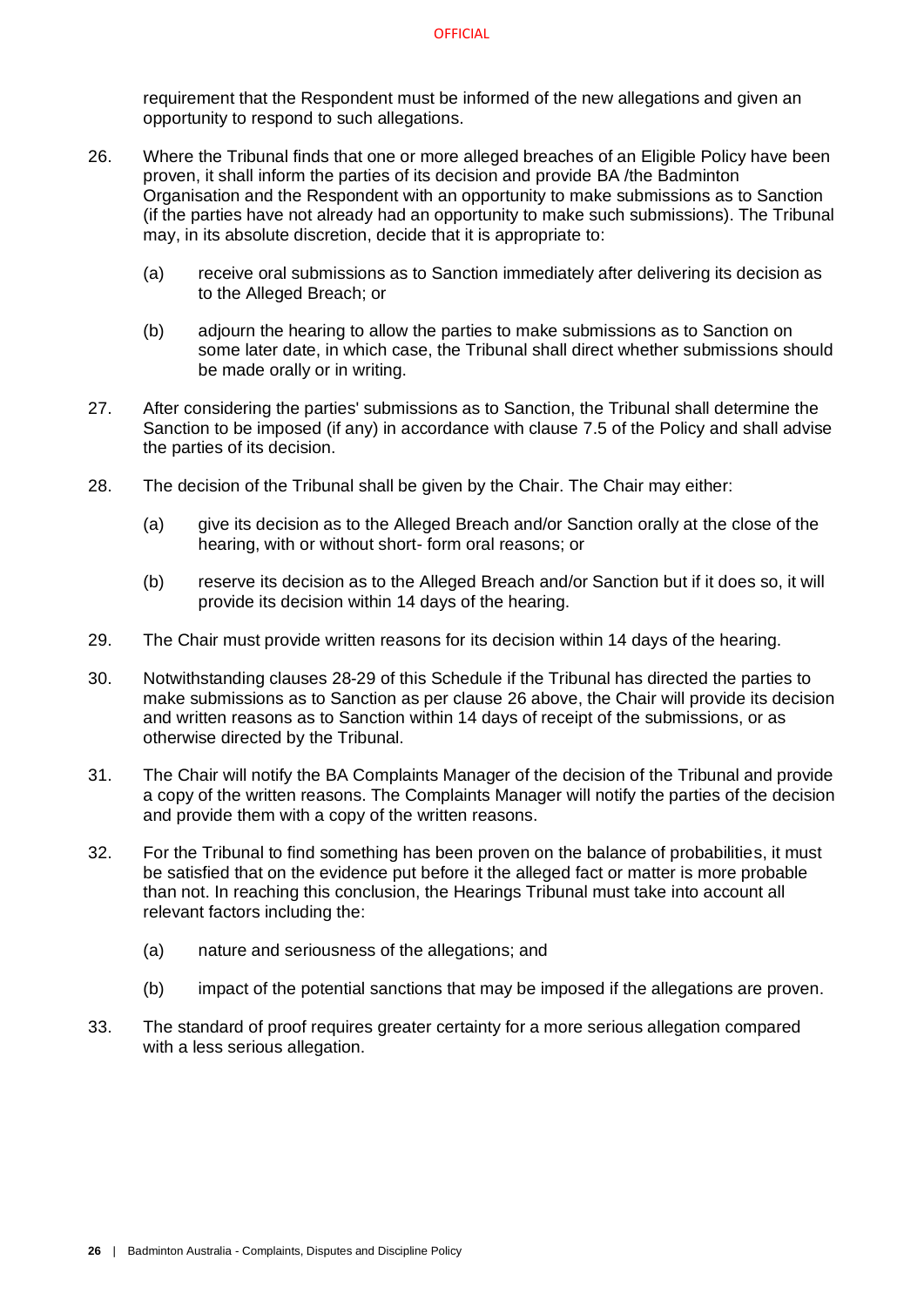#### **SCHEDULE 2- Internal Appeals Tribunal Procedure**

#### <span id="page-29-0"></span>**Interpretation**

1. In this Schedule:

**Appeal Chair** means the chair of a particular Appeals Tribunal in accordance with this Schedule.

**Tribunal Member** means an individual person sitting on an Appeals Tribunal.

- 2. Defined terms not otherwise defined in this Schedule have the meaning given to them in the Policy or [SCHEDULE 1.](#page-24-0)
- 3. All clause references refer to this Schedule unless otherwise provided.

#### **Convening Internal Appeals Tribunal**

- 4. As required under clause [9.6](#page-21-0) of the Policy, the BA Complaints Manager will convene an Appeals Tribunal in accordance with this Schedule.
- 5. The Appeals Tribunal shall be convened as soon as reasonably practicable after a referral under clause [9.6](#page-21-0) of the Policy and shall endeavour to convene no later than two weeks after notification by the BA Complaints Manager.

#### **Composition of Internal Appeals Tribunal**

- 6. Subject to clause [7](#page-29-1) of this Schedule, each Appeals Tribunal shall:
	- (a) comprise three Tribunal Members selected by the BA Complaints Manager;
	- (b) comprise at least one Legal Practitioner and one Sports Administrator; and
	- (c) be chaired by the Appeal Chair who shall be appointed by the Complaints Manager and shall be:
		- (i) a Legal Practitioner; and
		- (ii) a person of experience and skills suitable to the function of chairing an Appeals Tribunal,

none of whom sat on or was involved in the original Hearings Tribunal for the Alleged Breach subject of the appeal.

<span id="page-29-1"></span>7. Clauses 9 - 11 (inclusive) of [SCHEDULE 1](#page-24-0) apply to an Appeals Tribunal with any necessary amendments.

#### **Procedure of Internal Appeals Tribunal**

- 8. Subject to this Schedule, the Appeals Tribunal and persons appearing before it are bound by the same procedures under this Policy as if the Appeals Tribunal was the Tribunal hearing a matter at first instance.
- 9. The Appeals Tribunal must limit its hearing to consideration of the Ground(s) of Appeal relied upon by the Appellant under clause [9.3\(a\)](#page-19-7) of the Policy, in accordance with clause [9.5](#page-20-1) of the Policy.
- 10. The Respondent to an Appeals Tribunal will be given the opportunity to file a written submission in response to the Notice of Appeal.